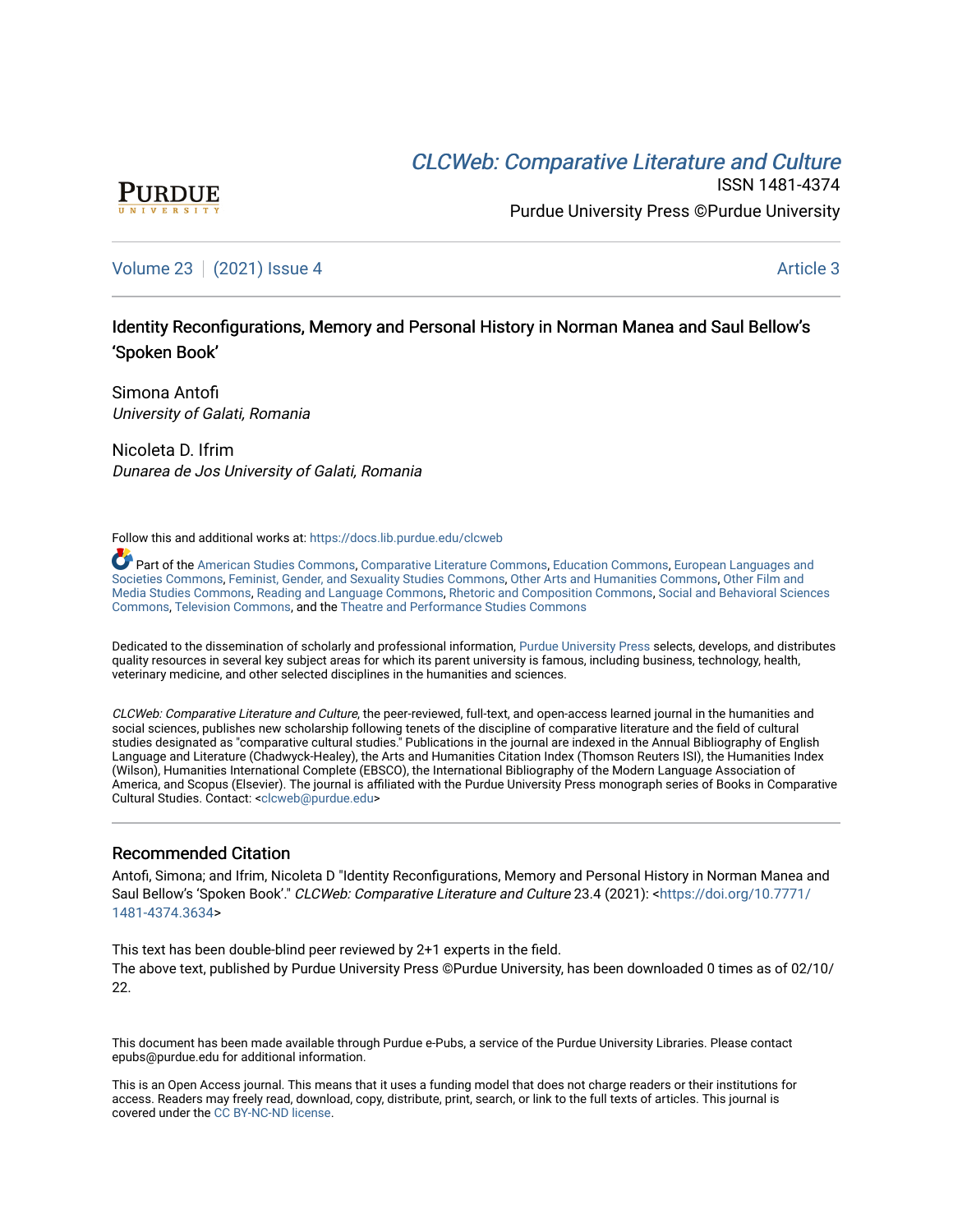**PURDUE** UNIVERSITY PRESS <[http://www.thepress.purdue.edu>](http://www.thepress.purdue.edu/)

#### *CLCWeb: Comparative Literature and Culture*

ISSN 1481-4374 [<http://docs.lib.purdue.edu/clcweb>](http://docs.lib.purdue.edu/clcweb) Purdue University Press **©**Purdue University

*CLCWeb: Comparative Literature and Culture*, the peer-reviewed, full-text, and open-access learned journal in the humanities and social sciences, publishes new scholarship following tenets of the discipline of comparative

#### **Volume 23 Issue 4 (December 2021) Article 3 Simona ANTOFI, Nicoleta IFRIM, "Identity Reconfigurations, Memory and Personal History in Norman Manea and Saul Bellow's 'Spoken Book'"**

<http://docs.lib.purdue.edu/clcweb/vol23/iss4/3>

Contents of *CLCWeb: Comparative Literature and Culture* **23.4 (2021)** [<http://docs.lib.purdue.edu/clcweb/vol23/iss4/>](http://docs.lib.purdue.edu/clcweb/vol23/iss4/)

**Abstract**: In their paper, "Identity Reconfigurations, Memory and Personal History in Norman Manea and Saul Bellow's Spoken Book, "Simona Antofi and Nicoleta Ifrim analyze the book of interviews *Settling My Accounts Before I Go Away: A Words & Images Interview*, a two-authored mirror-like writing in which two biographical courses and two scriptural identities engage in dialogue. Their aim is to define a double reading effect embedded into the self-oriented narrative: a collective history of the Jewish exile from the communist totalitarian space (Soviet and Romanian) towards the "promised land," with literary, cultural and political insertions; then, the legitimation of an implicit "identity pilgrimage" of the two writers in dialogue, with peculiarities stemming from each one's existential path, in permanent reference to dominant history. Aside from the latent "Jewish question," which subtextually directs the existential and cultural choices of the two writers-confessors, the intercultural dialogue with the European and American literary space also marks the becoming of some problematic identities projected onto the inside of their own "life stories."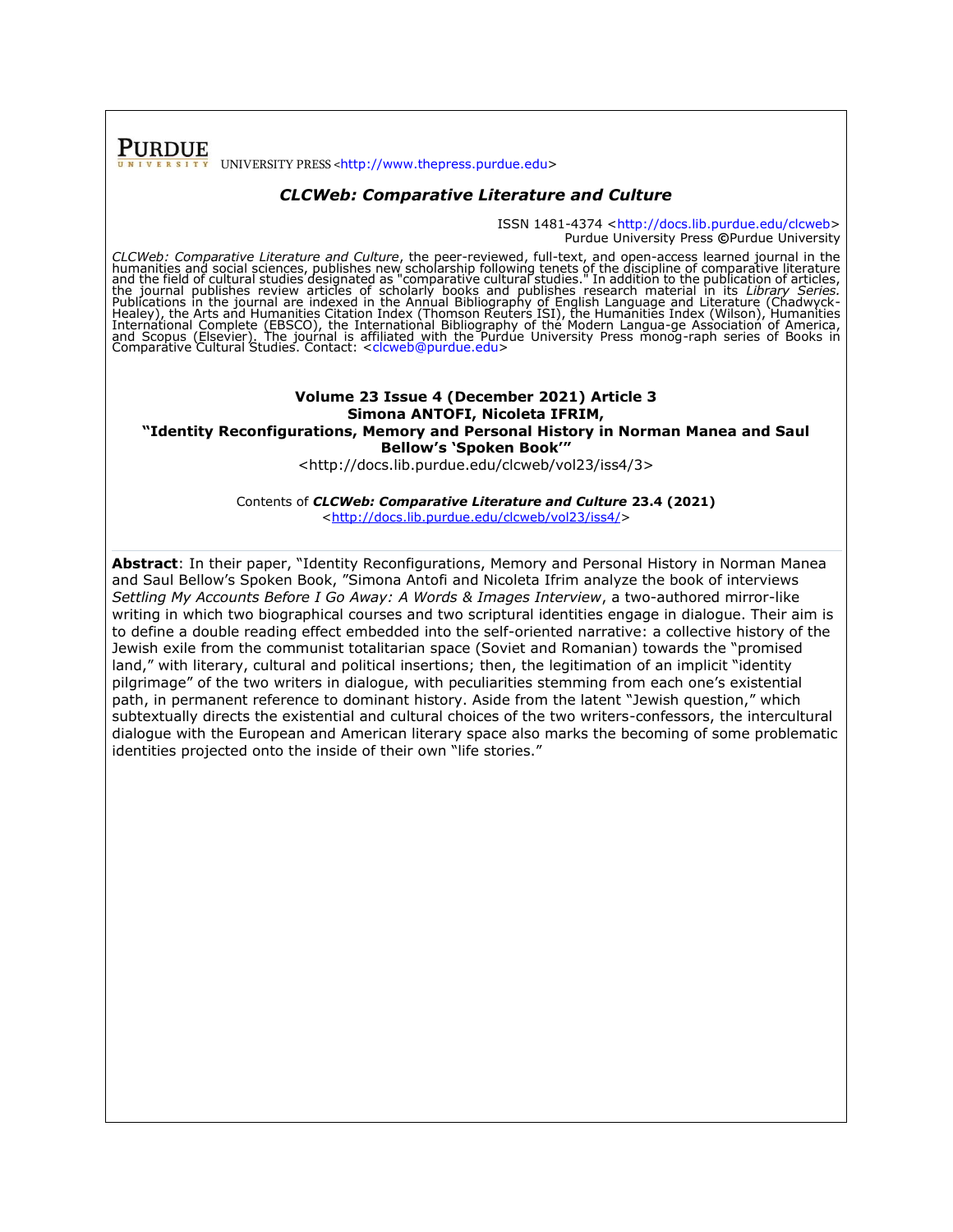Simona Antofi and Nicoleta Ifrim, "Identity Reconfigurations, Memory and Personal History in Norman Manea page 2 of 7 and Saul Bellow's 'Spoken Book'"

*CLCWeb: Comparative Literature and Culture* 23.4 (2021): <http://docs.lib.purdue.edu/clcweb/vol23/iss4/3>

### **Simona ANTOFI and Nicoleta IFRIM**

#### **"Identity Reconfigurations, Memory and Personal History in Norman Manea and Saul Bellow's 'Spoken Book'"**

Born in the small town of Burdujeni (now, a suburbia of the city of Suceava), in 1936, Norman Manea and his family were deported to a concentration camp in Transnistria, during Antonescu's dictatorial regime, returning to the country in 1945.His identity is problematic from the onset, as Jewishness overlaps the compensatory nature of Romanian literature and exercises in spiritual surviving during the communist dictatorship, reflected in writings *à clef* (let us mention only a few: *Captivi [Captives]*, *Anii de ucenicie ai lui August Prostul [The Apprenticeship Years of Augustus the Fool], Plicul negru [The Black Envelope]<sup>1</sup>*). Norman Manea takes the path of exile in 1986, choosing to leave behind the Romanian "penitentiary colony" in which, besides the manifestations of totalitarianism, Jewishness had again become an ethnic stigma. The writer first relocates to Berlin, with a DAAD scholarship, then to the United States, as a beneficiary of a Guggenheim fellowship, continuing to write qualitative literature in Romanian (translated later into English), and being awarded prestigious distinctions – in 2006, Médicis Ėtranger, the most important French prize awarded to a novel written in other language than French, for *The Hooligan's Return*, Nonino International Award for Literature for his *opera Omnia*, in 2002, the prestigious MacArthur Grant(the American Nobel), in 1993. The *writer in residence* status at Bard College (since 2011, he has also taught European literature there) allows him to revise and reconfigure the preexilic identity traumas and his own identity placement in reference to the adoptive cultural space, a permissive and tolerant, yet often rigid and alien-cautious, "multiethnic conglomerate." The necessary process of identity self-clarification has been felicitously associated with the narrative interview or "the spoken book," which draws near two destinies and identity profiles with a mutually mirroring effect. His conversations<sup>2</sup> with Hannes Stein (*Cuvinte din exil/ Conversations in Exile*), Leon Volovici (*Sertarele exilului. Dialog cu Leon Volovici/ The Drawers of Exile.A Dialogue with Leon Volovici*) or Edward Kanterian (*Curierul de est. Dialog cu Edward Kanterian*/ *The Eastern Courier. A Dialogue with Edward Kanterian*) and, last but not least, Saul Bellow, reflect a mutually revealing pluri-identity dialogue which brings together issues of multiple identities, identity cleavages (Jewishness, for instance, is also colored with Romanian, American, German or Russian elements), contemporary issues, the Holocaust and the gulag, democracy and its forms, the role of literature in a hyper-standardized consumerist society. Cultural and affective memory binds together the discrete pieces of individual history and may compose, when transferred and sublimated in a book, an exemplary faith, giving a superior, aesthetic and ethical, profoundly human, meaning to suffering.

A reference book for Norman Manea's self-identity writing, *Întoarcerea huliganului / The Hooligan's Return* builds the profile of an antihero defined as outcast by reference both to others and to the specular image of the authorial self as it results, prismatically, from his (de)forming reflections in the various hypostases of otherness. The symbolic hooligan of Norman Manea - a failed sample of the community relates, first, to the Romanian writer of Jewish ethnicity Mihail Sebastian, with whose autobiographical volume, *Cum am devenit huligan / How I Became a Hooligan*, Norman Manea's book is in explicit dialogue. In the context of an interwar Romania, characterized by great ideological convulsions – see the mentioned extreme right option of Mircea Eliade, Sebastian's hooliganism must be understood not only as a form of social and human stigmatization on ethnic criteria, but especially as a form of open assumption, on the part of the writer himself, of the intellectual's freedom of thought in a totalitarian society. The issue debated by Manea's autofictional volume brings together the idea of the individual's outer and inner freedom, of Judaism, of the ethnic clichés in the perception of the minority and of the revolt against any form of coercion as a mandatory state of the honest intellectual.

Norman Manea's narrative dialogues with various personalities and voices of the current multicultural space resume and diversify this delicate and complex issue of the contemporary world. That is why the structure of the spoken book and the theme of the dialogue between Norman Manea and Edward Kanterian (*Curierul de Est. Dialog cu Edward Kanterian / The Eastern Courier. A Dialogue with Edward Kanterian*) brings back into discussion with honesty, interpretive balance and close argumentation, the issue of ethnicity as it is redrawn in the current multiethnic European context, in relation to the American

<sup>1</sup> Manea, Norman. *Captivi [Captives]*. Polirom, 2011; *Anii de ucenicie ai lui August Prostul [The Apprenticeship Years of Augustus the Fool]*. Polirom, 2010; *Plicul negru [The Black Envelope], Polirom, 2007.*

<sup>2</sup> Manea, Norman. *Cuvinte din exil [Conversations in Exile]*, translated by Orlando Balas, Polirom, 2011; *Sertarele exilului. Dialog cu Leon Volovici [The Drawers of Exile. A Dialogue with Leon Volovici]*, Polirom, 2008; *Curierul de est. Dialog cu Edward Kanterian* [*The Eastern Courier. A Dialogue with Edward Kanterian]*, Polirom, 2010.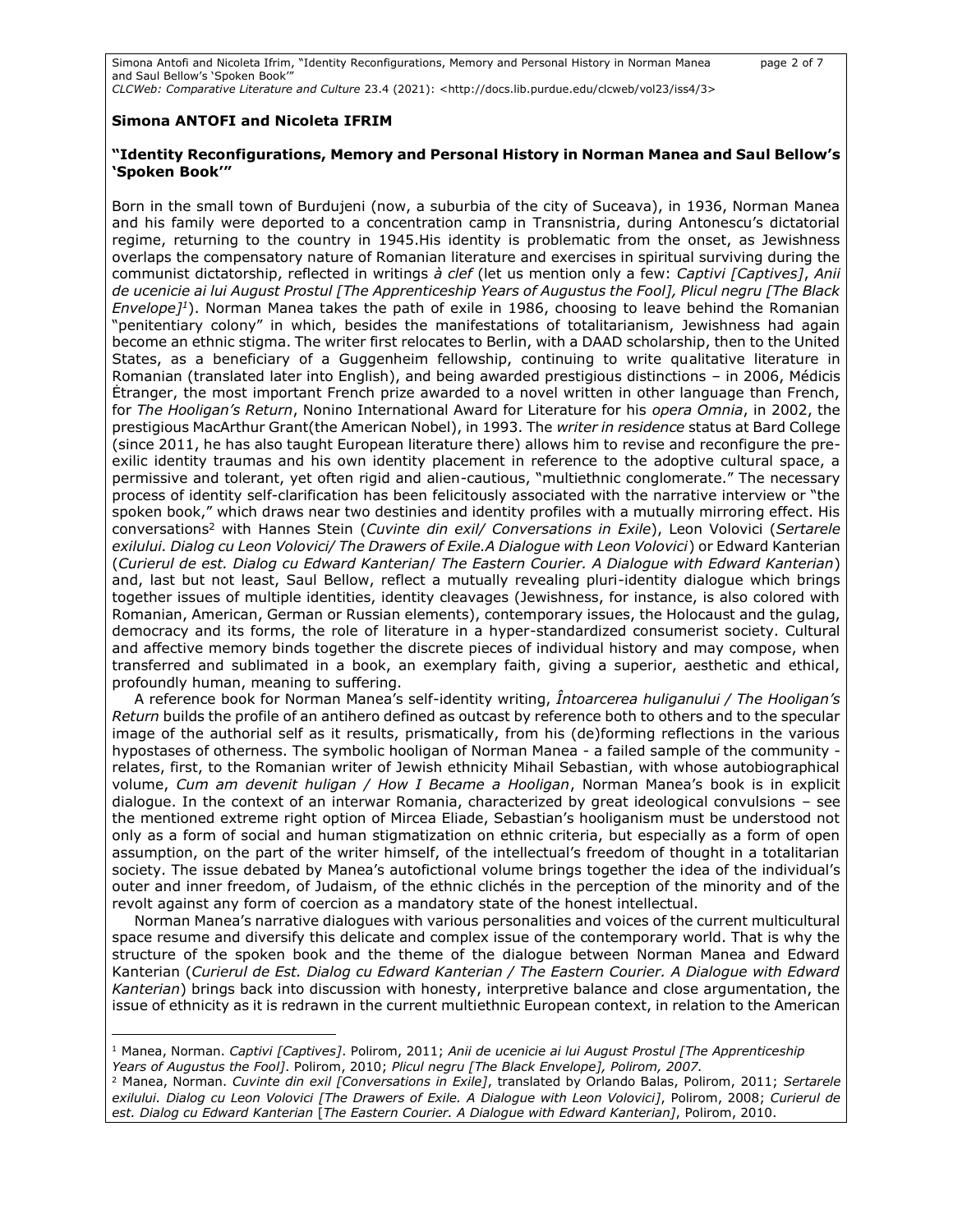Simona Antofi and Nicoleta Ifrim, "Identity Reconfigurations, Memory and Personal History in Norman Manea page 3 of 7 and Saul Bellow's 'Spoken Book'" *CLCWeb: Comparative Literature and Culture* 23.4 (2021): <http://docs.lib.purdue.edu/clcweb/vol23/iss4/3>

socio-economic space and the mutations that occurred after 1990 in the Romanian socio-cultural space. The volume *Cuvinte din exil / Conversations in Exile*, proposes a writing constructed on the same pattern – the dialogue is now with journalist Hannes Stein – through which Norman Manea (re)formulates his options of literary ideology and rewrites his biography, with the tools of confessional dialogue and not with those of literature. With clear echoes at the level of the writer's representative book, the autobiographical novel, *Întoarcerea huliganului / The Hooligan's Return*, *Cuvinte din exil / Conversations in Exile* functions as an implicit *mise en abyme*, a resizing through the filter of the Romanian translation and the selection operated by the journalist Hannes Stein, an interviewer determined to bring into discussion a series of stereotypes of perception on the *cursed Jewish issue* that the Romanian writer of Jewish ethnicity exposes. In the volume entitled *Sertarele exilului. Dialog cu Leon Volovici / The Drawers of Exile. A Dialogue with Leon Volovici*, the well-known Romanian literary critic and historian of Jewish ethnicity expresses his admiration for the openly-dissident attitude of Norman Manea in relation to the totalitarian regime in pre-December Romania, and the written communication between the two reveals the existence of the hidden structures of Jewishness, the ethnic heritage carried with oneself and extrapolated in the semantic mechanisms of writing. There, a specific mentality, a way of being in the world and a system of values are preserved and then brought to the surface and carried by a language, Romanian, which is also built on its own network of structures of the imaginary and of the collective mind.

In the volume of memorialistic essays and narrative interviews *Laptele negru / The Black Milk<sup>3</sup>* , signed Norman Manea, the scriptural exercise which resembles an intertextual literary journey consists in the transfer of the cultural-biographical memory preserved individually as a memory of literature. The reading of the volume impels to an *ad-hoc* hermeneutics and poetics, meant to highlight the means by which literary texts dear to the writer undergo identity re-signification, while reunited on the map of inter-cultural dialogue at whose center is the *hooligan* profile of the perpetual exile. And *Textul nomad / The Itinerant Text* proposes, in the opinion of Norman Manea, a cultural debate that "probably reflects the alerted sensitivity of the exile, disputed by the trinomial nature of his plurivalent identity, in a time of unrest and acute global tensions, his relation to different realities, often contradictory, but not unrelated, which define him – and which, naturally, also act as sources for his writing, be it prose or journalism" ["*reflectă, probabil, sensibilitatea alertată a exilatului, disputată de trinomul identităţii sale plurivalente, într-o vreme de nelinişte şi acute tensiuni globale, raportarea sa la realităţile diferite, adesea contradictorii, dar nu lipsite de legătură, care îl definesc – surse şi ale scrisului său, fireşte, fie că ar fi vorba de proză, fie de publicistică*"] (Manea, *Textul nomad / The Itinerant Text* 6) (Unless indicated otherwise, all translations are ours). The major themes of *nomadic writing* are listed by the protagonist of the *narrative interviews* that make up the volume, reverberate in all of Norman Manea's spoken-books and propose, to the informed reader, a reading pact and a key to the text. It concerns the *biography of writing*, marked by the stages of the symbolic *nomad*'s identity searches, and the Romanian language – *snail house*, "wherein the nomad seeks his expression" ["*în care nomadul îşi caută expresia*"] (6).

In this context, the Norman Manea - Saul Bellow dialogue recalibrates and recontextualizes this issue from the perspective of the similar-identity dialogue between the Romanian-speaking and writing Jew and the descendant of a Russian Jewish family, English-speaking writer, both acclimatized to the multicultural atmosphere of American democracy and preserving, each in his own way, the triple identity-ethnic, of the country of origin, and of the adoptive country.The volume of conversations between Norman Manea and Saul Bellow – descendant of a family of Russian Jews immigrated from Sankt Petersburg to Canada – holds a privileged position. First of all, because Saul Bellow, married, at some point, to a Romanian woman, visited Romania during Nicolae Ceausescu's dictatorship, and was able to sketch, from the outside, the icy, bleak image of Bucharest and of the Romanian society at that time, in the novel *The Dean's December*. Then, because both novelists originate, either directly or indirectly, from Eastern Europe, from two states faced with the most aggressive forms of leftist totalitarianism. Moreover, one of Bellow's characters from the novel *Ravelstein*, Radu Grielescu, seems to portray a representation of Mircea Eliade, the Romanian historian of religions, whose legionary affinities determined Norman Manea to write the essay *Felix culpa*. At the same time, the American/ Canadian socio-cultural space allows them (perhaps more in Manea's case) to free from a certain perception of themselves as Jews carriers of unjust stereotypes and identity clichés. Lastly, and perhaps most importantly, the two share the same view on the functions and roles of literature, seen as a form of confession with ethical relevance and superior aesthetic validation.

<sup>3</sup> Manea, Norman. *Laptele negru [The Black Milk],* Polirom, 2014.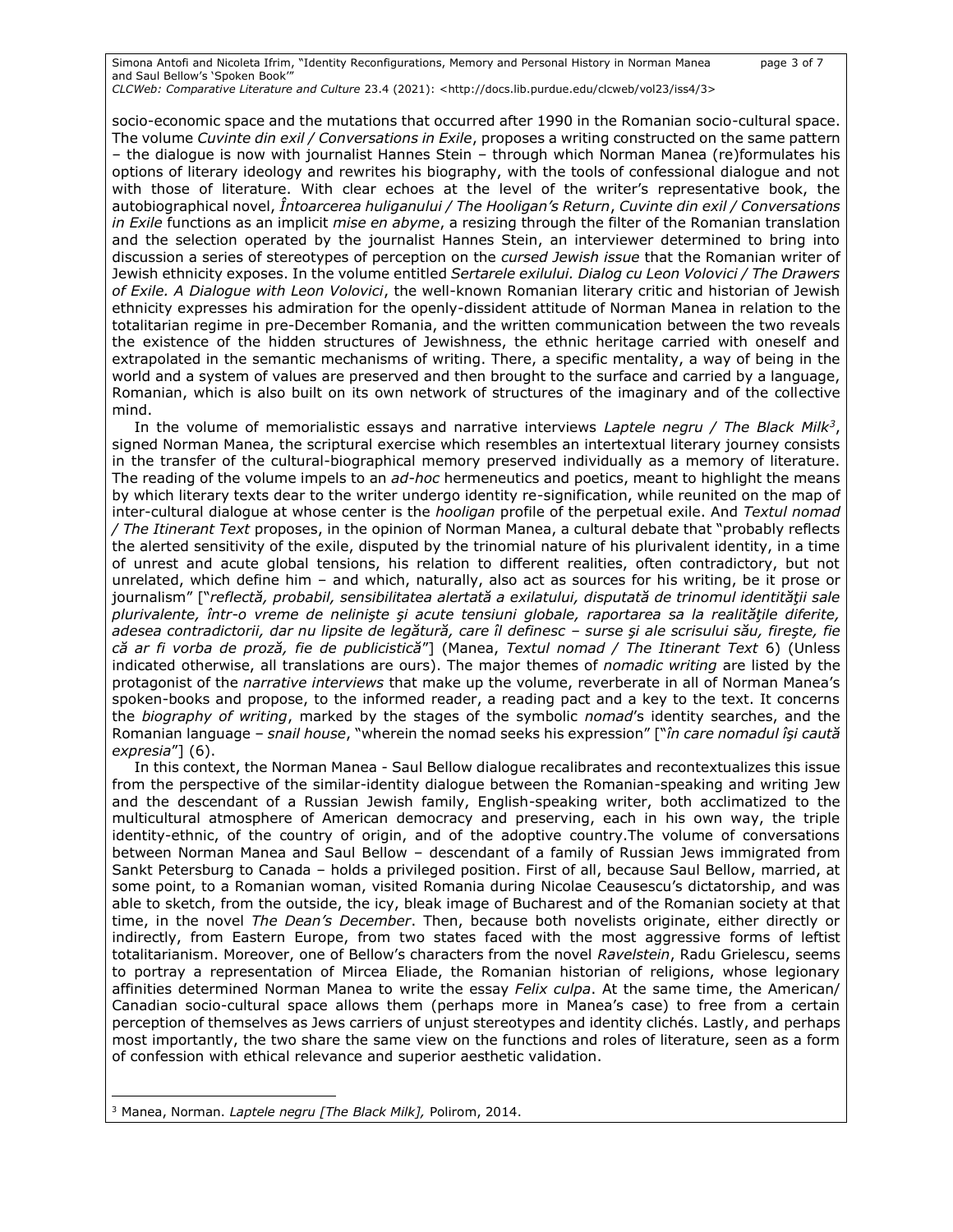Simona Antofi and Nicoleta Ifrim, "Identity Reconfigurations, Memory and Personal History in Norman Manea page 4 of 7 and Saul Bellow's 'Spoken Book'" *CLCWeb: Comparative Literature and Culture* 23.4 (2021): <http://docs.lib.purdue.edu/clcweb/vol23/iss4/3>

Published in Romania in 2008, in Nadina Vișan's translation, *Settling My Accounts Before I Go Away: A Words & Images Interview* projects a dialogue of destinies, in which the autobiographic imprint marks two juxtaposed existential paths, Saul Bellow's and Norman Manea's, brought closer by the similar experience of displacement, but projected in different ways in this "spoken book." The present study proposes a different approach from that of a previous paper, published in 2014 (see Antofi, "*Înaintea despărţirii* – Norman Manea şi Saul Bellow în căutarea adevărurilor(ne)scrise"/"*Settling My Accounts Before I Go Away -* Norman Manea and Saul Bellow Looking for(Un)Written Truth"), attempting, this time, to identify the textual mechanisms of identity projection relevant for the two writers in dialogue. The previous paper analyzed, from the point of view of (post)exilic studies, how affective memory can generate the underground dialogue with itself and the World, reformulating the individual history of Saul Bellow and then resizing, thanks to the specular virtues of the interviewee's writing in response, the story of Norman Manea's life. Such concepts as "homelesness," "exilic traumas,"and "quest for identity" were brought into discussion for re-shaping the status of the migrant profile embedded in Manea's narratives. The analysis perspective proposed now is visibly different, following the process of redefinition situated at the intersection of two identities (and perspectives on the self and on the Other), reformulated as pluri-identity discourse – since it carries the identities in dialogue and the common symbolic-identity space which is thus established, as well as the biographical or creative ages, translated and re-created as text. The textual forms of "negotiating identities" are followed (see Strugaru, "Choosing to Be a Stranger"), which particularize Manea's self-reflective discourse, to be then validated at the level of Bellow's re-narrated experience, involving, equally, "temporal embodiments – in this case, tragic historical occurrences such as the Holocaust and Cold War nuclear catastrophes – enable spatial reshufflings and their narrative corollary – fictional maps. Here, Manea is in distinguished company, for exile literature has often played with extant political maps and ingeniously so, especially when it has dealt with geographies with complicated and contested histories and identities"(Mironescu, "How does Exile make Space?" 294).

The writing form chosen by the two masters reshapes the specificity of the author-characters relation, through the double (re)distribution of authorial and characterial functions. It generates "a greater power of seduction (through dialogue, directness of style, polemic nature, limitation of literary conventions, in short, through communication on the spot) and, with that, an increased degree of visibility in comparison with other forms of confession" ["*o mai mare putere de seducție (prin dialog, prin directitatea stilului, prin caracterul polemic, prin diminuarea convențiilor literaturii, pe scurt, printr-o comunicare sur le vif) și, prin toate acestea, un grad sporit de vizibilitate în raport cu alte forme de confesiune*" (Eugen Simion, *Cartea vorbită/ The Spoken Book*16*)*. In other words, the specificity of confession consists in making the generative sources so ambiguous that the roles of the one who confesses, the one who triggers the confession and the one who writes it down overlap, the authorial mark gliding from one character to the next. This way, the *scripter* is given the *responsibility* of the writing (as the interlocutor can also be fictitious) in which the two characters may be absent altogether, being reconstructed through the power of seduction of remembering, through "simultaneity, directness of style, spontaneity"*["simultaneitatea, directitatea stilului, spontaneitatea"*] as well as through "fragmentariness and mobility of themes"*["fragmentarismul, mobilitatea temelor"*] (Simion, *Cartea vorbită/ The Spoken Book*15).

Defined by the theoretical space of critical thinking and textual-discursive analysis, the *narrative interview* shapes *life stories* of the two protagonists as bearers of marks of the confessor-ego, a role successively assumed by the interviewer and the interviewee alike. On the one hand, Norman Manea, Jewish writer, writing in Romanian, exiled from communist Romania, first to Federal Germany and then to the United States, lives the trauma of exile and post-exile, and faces the cultural-linguistic interference of his adoptive spaces. On the other hand, Saul Bellow, Jewish novelist of Russian origins, born and raised in America, legitimates, via confession, his own "American Jewishness." The narrative interface of the interview acts towards constructing juxtaposed "identity mythologies," on three levels of meaning – the reconstruction, through the mechanisms of memory, of Saul Bellow's biography, Norman Manea's perspective on the history of the American writer, with personal comments inserted with the questions, and, rather paradoxically, the validation of Norman Manea's own life story through reference to Saul Bellow's significant identity experiences.

In Rob Evans's terms, this *entretien discursif* – *biographique,* a result of the biographic and ethnographic-linguistic mixture, validates a pattern of identity-quest writing, seen as a "complex discursive game of the Self and the Other"*["jeu complex de discours de soi et de l'Autre"*] (Evans, *L'entretien auto/biographique*193).In this pattern, the identity profile of the interviewee/ interviewer overlaps a collective image of the group of belonging, with its history and specific socio-cultural reverberations. Moreover, in his opinion, the narrative interview with identity themes mirrors, within the limits of confession, the relation between the self and the world, "the explanation of the principles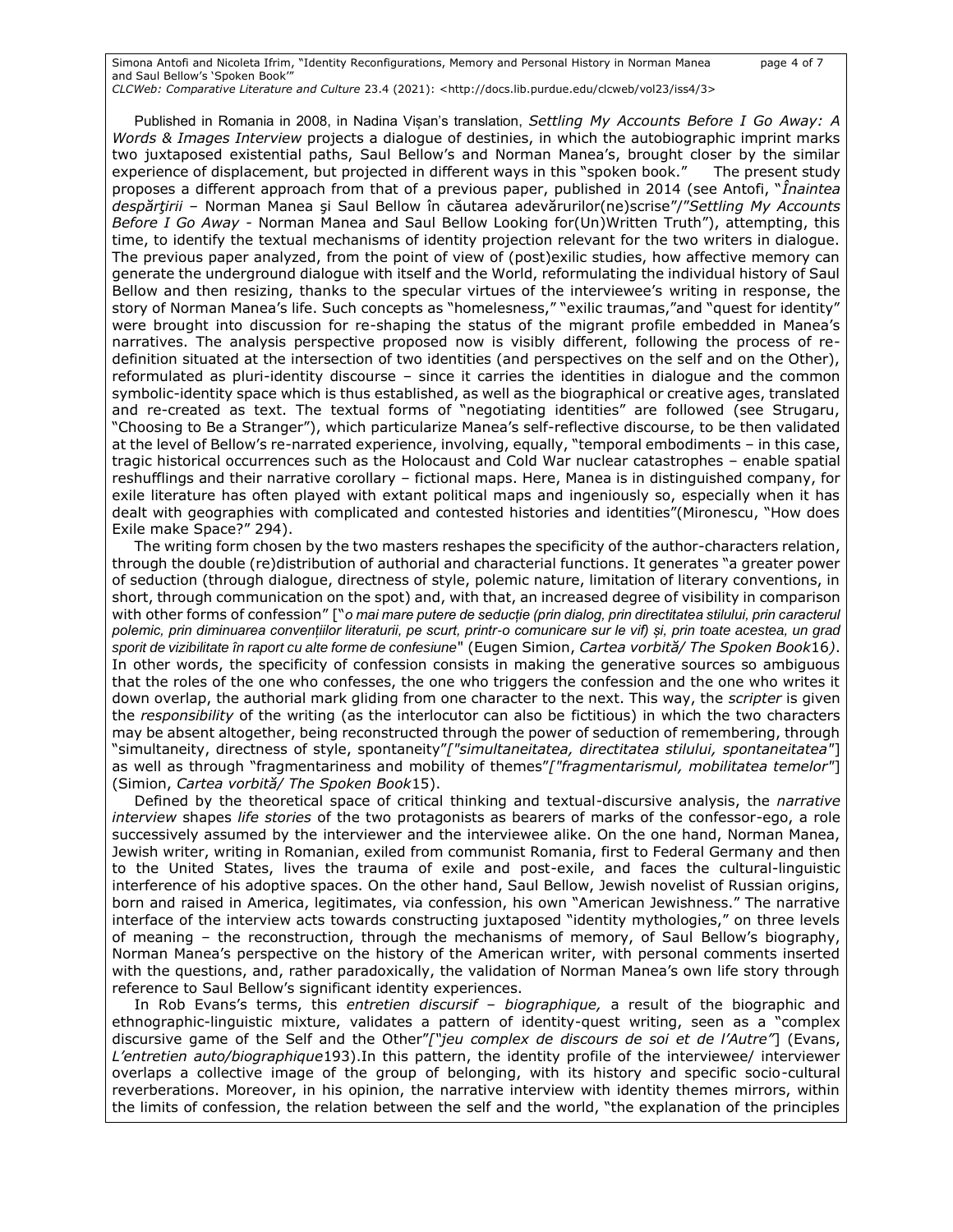Simona Antofi and Nicoleta Ifrim, "Identity Reconfigurations, Memory and Personal History in Norman Manea page 5 of 7 and Saul Bellow's 'Spoken Book'" *CLCWeb: Comparative Literature and Culture* 23.4 (2021): <http://docs.lib.purdue.edu/clcweb/vol23/iss4/3>

of constructing the subject's relation to the world and to oneself" *["explication des principes de la construction du rapport du sujet au monde et à soi-même"*] (198). This implicitly generates a double self-reflexive rapport: a specular mechanism of self-search/ knowledge of the interviewee, and the legitimation *à rebours* of the quasi-biographic identity profile of the interviewer, also projected onto the mirror-writing. Particularly interesting are, in the context of these dual identity dislocations/ relocations, the temporal reconfigurations that personal memory clips from the dominant histories, giving them new valences of meaning once biography is written, as already said, by two hands (See also Antofi, "*Înaintea despărţirii*"). Thus, the recoverable intention of the biographic avenues – specific to the aim of the narrative interview as strategy of identity rewriting – reveals the retroactive mechanisms of confessional scaffolding in a discourse particularized by the fact that trauma itself converts dates and deictic marks into an emerging textual identity, as Didier Demazière remarks. The *biographemes* of this identity reorder a *temporal grammar*, validated as "figures of biographic times" *["figures du temps biographiques"]* (Demazière, "Quelles temporalités travaillent" 6).

The localization in the textual space, the mnemonic resort to significant contents revealed by the identity data of the ego, now converted into textual data, turn functional as the strategies of confession clip from personalities, events and images provided by the personal history of the narrator. Thus, they create an internal scaffolding of guided writing, deliberately elicited by the interviewer's questions. The questions advance a simultaneous discourse, a catalyzer of the interviewee's answers, guided so as to accentuate the identity becoming of the first author. Structured by the secondary author (the interviewer) in a mechanism which triggers selective confessions, the questions represent a first retrospective reading of the options, writings and literary or existential patterns of the first author (the interviewee). It is a genuine "work on oneself" *["travail sur soi"]* (7) generated, in its complexity, through the juxtaposition of two feverishly sought-for identities (oneness and otherness), under the camouflage of a pluri-identity discourse in which the creative or biographic stances of the interlocutors are confronted through dialogue. Moreover, due to the temporal storyline (as Demazière believes), two scriptural, dialogic characters are constructed ( Bakhtin, *The Dialogic Imagination* 156), as the stages of remembering overlap creative stages and cultural ages. These characters live through a double rereading, burdened with meaning, of the personal history, and are carried on by a permanent process of self-explanation and projection of ulterior significance, which aims at clarification.

From this dual game of the *idem-ipse* relation (see Ricoeur, *Oneself as Another/ Soi-même comme un autre*) a dual narrative is born, with an identity stake configured since the beginning of the dialogue of Norman Manea and Saul Bellow. It is a confessional spectacle which outlines the premises of a narrative of double (human and intellectual) formation, in which the stances of narrative identity (also dual, according to the dialogic pact maintained by writing, and engaging the two identity reconstructions, of the interviewer and the interviewee) diachronically project "a logic of concatenation: the founding coherence is no longer in sameness, but in the flow and the intelligence of the sequence of events" ["*une logique d'enchaînement: la cohérence fondatrice n'est plus dans la mêmeté mais dans le coulé et l'intelligence de la suite des événements"]* (Kaufmann, *L'invention*152). Actually, "it adapts itself perfectly to the (contradictory and changing) structure of the modern individual, building his necessary unity not by impossible totalization and fixation, but from inside, in an evolutionary way, around the narrative, the organizing thread. Everyone tells the story of his life which gives meaning to what he lives"["*elle s'adapte ainsi parfaitement à la structure (contradictoire et changeante) de l'individu moderne, construisant sa nécessaire unité non par une totalisation et une fixation impossibles mais, de l'intérieur et de façon évolutive, autour du récit, fil organisateur. Chacun se raconte l'histoire de sa vie qui donne sens à ce qu'il vit* "*]* (152).The memory mechanisms keep on the game of reconstructing identity in dual hypostasis and, in the logic of the biographical, the choice of personal truth validates the "egocephalocentric ideology."[*"l'idéologie égocéphalocentrique."*] This choice "selects, adapts, manipulates the segments of information that can find their place in its identity configuration" *["il sélectionne, adapte, manipule les segments d'information pouvant trouver place dans sa configuration identitaire"] (*Kaufmann*, Ego* 238)*,* while the egocephalocentric ideology represents "an entire corpus of thoughts organized around the most secret folds of the intimate, not only a social product, but a genuine institution on the course of formation, dictating more effectively its rules, which seem to originate in the depths of the self" *["tout un corpus de pensées, organisé autour des plis les plus secrets de l'intime, est non seulement un produit du social mais une véritable institution en cours de formation. Dictant d'autant plus efficacement ses règles qu'elles semblent provenir des profondeurs de soi"] (236).*

Camouflaged in the textual interstices of the interviews, this self-centered ideology triggers recurrent attempts at identity redefinition both for Norman Manea, who carries, during his exilic (before 1989) and migrant (after the fall of the national-communist regime in Romania) experience, the obsessive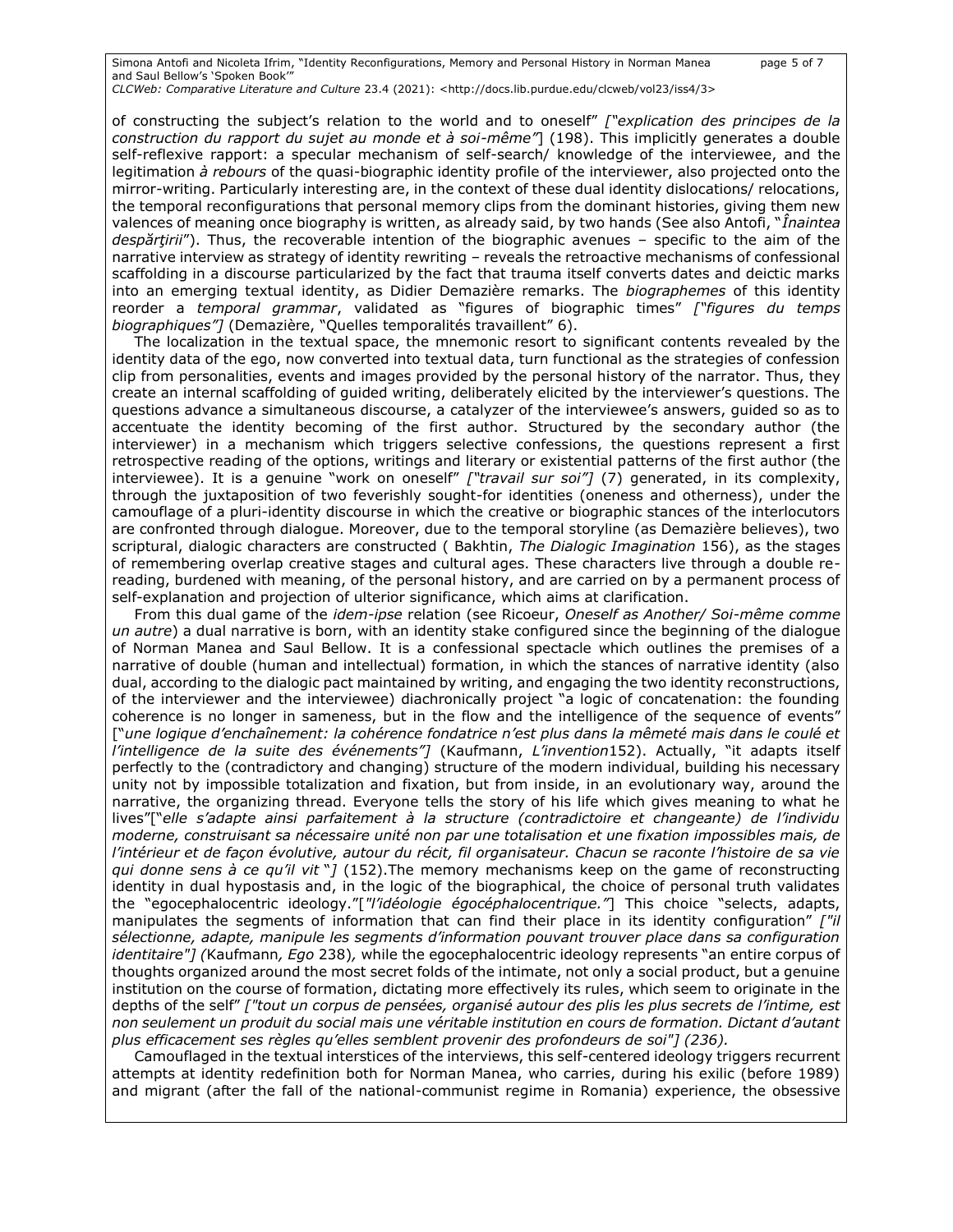Simona Antofi and Nicoleta Ifrim, "Identity Reconfigurations, Memory and Personal History in Norman Manea page 6 of 7 and Saul Bellow's 'Spoken Book'"

*CLCWeb: Comparative Literature and Culture* 23.4 (2021): <http://docs.lib.purdue.edu/clcweb/vol23/iss4/3>

nostalgia of his double origin – Romanian and Jewish, and for Saul Bellow, the American Jewish writer of Russian descent. Actually, as Ksenia Polouektova notes,

Self-narratives, then, are essentially instruments of self-(re)invention, but they are also inherently therapeutic: in addition to reconciling the authors to what has been "lost" (and gained) in translating their pre-exilic self into an exile consciousness, they prompt the exile to confront and to contemplate the inescapable otherness within, the conflation of inner and outer adversities wrought but the spatial and temporal dislocations and discontinuities of the exilic condition. ("Is There a Place Like Home?" 466)

The four interviews are included in *Words&Images: the Jerusalem Literary Project*, which aims to do "detailed interviews with important contemporary Jewish authors, exploring the connections between their work and their Jewish identity"[*"interviuri detaliate cu cei mai importanți autori evrei contemporani, explorând conexiunile dintre opera și identitatea lor evreiască"]* (*Înaintea despărţirii/ Settling My Accounts Before I Go Away (*henceforth, *Settling My Accounts…*5). The dialogues of the two writers reveal their problematic identities, being relevant for the Romanian contemporary reader, called upon to decode situations and inner states with an impact on the way in which identity may be restored and culturally reshaped. Norman Manea illustrates the profile of the Romanian intellectual rebelling against the political system, who definitively rejects the dominant political ideology and leaves, at the age of 50, the country whose totalitarian regimes exert various social, political and cultural mechanisms of annihilation of his humanity. Awarded the Nobel Prize, Saul Bellow was born to a family of Russian Jews who immigrated to the Unites States. Hewas married, at some point, to Alexandra Bagdasar, a Romanian woman, and visited communist Romania in a period which had a negative impact on him, making him aware of the suspicion and fear omnipresent in the Romanian society of that time. For Antoaneta Ralian, who translated Saul Bellow's works into Romanian, his novels project the inner torments of the intellectual in a world burdened with a profound crisis of values, which can be assimilated, within the specific geo-cultural coordinates, with the socio-cultural space of the national-communist age, in a Romania where the captive writer's consciousness is irrevocably subject to alienation and estrangement though inner exile – as is the case with Norman Manea's writing, before his leaving the country. Consequently, the two intellectuals construct, in their books, scriptural para-identities corporealized in characters with a role in exorcising personal traumas and anguish, as Antoaneta Ralian rightfully remarks in the case of Saul Bellow's narratives.

They are infused with a subtle yet savory humor, tinctured with bitter irony of poignant malice which targets its arrows at him, the self-satirized author. Because Saul Bellow is present in each and every of his book, not only as an author, but also as a character, in the way in which the Renaissance artists used to place their selfportrait in a corner of the painting. Bellow transfers his self to a key character or even to the protagonist of each novel, lending numerous autobiographical episodes, ideas, avatars, existential anguishes, impressions or phrases to him. Moreover, in repeated instances, even his physical traits: his baldness, his eye bags, his irregular teeth. He is the naive intellectual Citrine ('cavalier of the Legion of Honor') from Humboldt's Gift, he is the tormented dean Corde from The Dean's December, Chick, the acid biographer of *Ravelstein*, he is Herzog, the intellectual prototype with his stores of philosophical, theological and political ideas which, tested in moments of crisis, prove unusable; he is the septuagenarian Sammler, who lucidly and detachedly confronts the New York jungle. These are as many hypostases, para-identities of Saul Bellow, and also as many attempts at exorcising.

[*infuzate de un umor subtil dar savuros, tincturat de o ironie amăruie, de o picantă maliţiozitate care-şi îndreaptă acele şi spre el, autorul autosatirizat. Pentru că Saul Bellow este prezent în fiecare dintre cărţile lui, nu numai ca autor ci şi ca personaj, asemenea pictorilor renascentişti care-şi introduceau portretul într-un colţ din figuraţia tabloului. Bellow îşi transferă sinele asupra câte unui personaj cheie sau chiar a protagonistului din fiecare roman, împrumutându-i multiple episoade autobiografice, idei, avataruri, spaime existenţiale, impresii şi expresii proprii. Ba, în cazuri repetate, chiar şi trăsăturile lui fizice: calviţia, pungile de sub ochi, dinţii neregulaţi. El este naivul intelectual Citrine ("hahaler al Leziunii de Oroare") din Darul lui Humboldt, el este frământatul decan Corde din Iarna Decanului, Chick, acidulatul biograf al lui Ravelstein; el este Herzog, prototipul intelectualului cu depozitele lui de idei filozofice, teologice sau politice, care, testate în momente de criză, se dovedesc inutilizabile; el este septuagenarul Sammler, care se confruntă lucid şi detaşat cu jungla newyorkeză. Sunt atâtea ipostaze, paraidentităţi ale lui Saul Bellow, şi tot atâtea încercări de exorcizare.*"] ("S-a stins şi Saul Bellow"/ "Saul Bellow has now passed away too")

Complementarily, Norman Manea's books project scriptural para-identities through another commonly used textual mechanism, the "allegorizing exilic identities," as mentioned by Doris Mironescu, in *The Hooligan's Return*, Manea's 2003 memoir within which the appeal to personal memory turns the textual space into one unfolding "topogenetic" identity-focused role: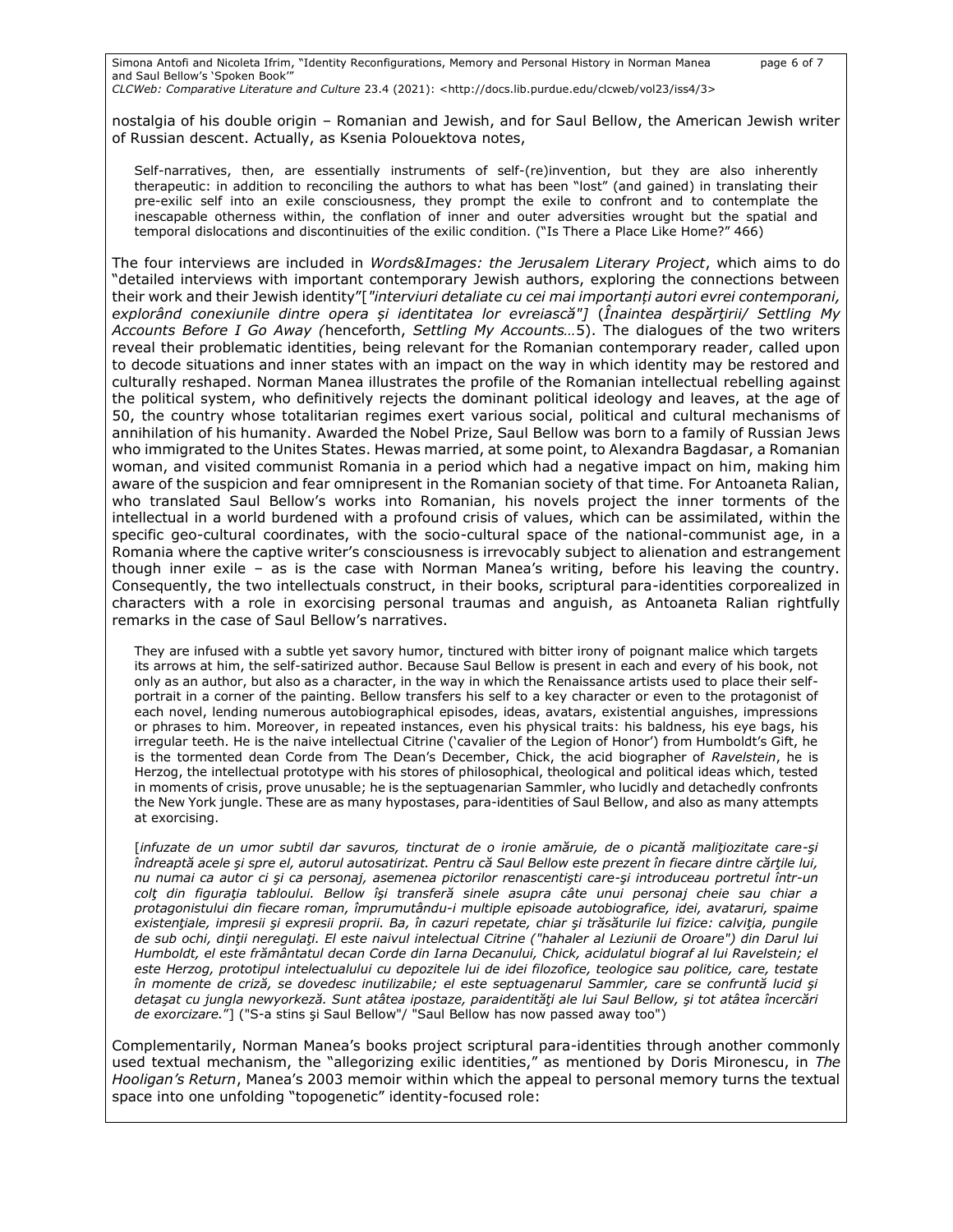Simona Antofi and Nicoleta Ifrim, "Identity Reconfigurations, Memory and Personal History in Norman Manea page 7 of 7 and Saul Bellow's 'Spoken Book'" *CLCWeb: Comparative Literature and Culture* 23.4 (2021): <http://docs.lib.purdue.edu/clcweb/vol23/iss4/3>

Allegorization takes over by way of elaborate metaphors suggestive of exile and its multiple transgressions, exilic identity and its troubles, and old and new countries, abodes, and localities. Literary allusions frequently work in Manea as analytic prisms through which he scans an erstwhile intimate and homely stomping ground, breaking up past sites, incidents, and representations thereof into less habitual, less "homey", and even *unheimilich*, "uncanny" and unsightly zones of physical expanse, meaning, power, and responsibility. There are situations, though, in Manea and other writers, when a similarly prismatic, decomposing flashlight is focused on the character and on exiled, dislocated subjectivity more broadly.("How does Exile make Space?" 298)

The same mechanism of para-identity projection is found in the interview-book of the two writers, in which Norman Manea and Saul Bellow, converted to scriptural characters of their own life stories, relive personal experiences, cross cultural ages and spaces, which results in the fortifying identification of the marks of a particular mythology of identity. The constant of the Jewish descent of the two authors one writing in Romanian, the other, in English, is what brings their destinies together and legitimates the similarity of their identity courses through the same "poetics of the Relation, according to which identity, as a whole, extends in relation to the Other" *["poétique de la Relation, selon laquelle toute identité s'étend dans une rapport à l'Autre"*] (Édouard Glissant cf. Dufoix, *La dispersion* 355). This is a type of rhizomatic identity, as glossed by Glissant, generated within a "cultural dispersion" which overlaps the two patterns of Diasporadynamics, as defined by Khaching Tölölyan and analyzed by Stéphane Dufoix:

The first would be a Jewish-centered definition of the diaspora, according to which the forced migration of a clearly identified population in the country of origin results in maintaining a collective memory within a distinct community in relation to the host society, and in maintaining contacts, both between dispersed communities and with the country of origin, when they still exist. After 1968, Tölölyan borrows from Walter Conner another, much more open, definition – "the fraction of a people living outside the country of origin (homeland)" - a definition that makes it impossible to question the existence, real or not, of a collective subject, since emphasis is laid more on representation than on action.

[*La première serait une définition judéo-centrée (Jewish-centred) de la diaspora, selon laquelle la migration forcée d'une population clairement identifiée dans le pays d'origine se traduit par le maintien d'une mémoire collective dans le cadre d'une communauté distincte par rapport à la société d'accueil et par le maintiens de contacts, tant entre les communautés dispersées qu'avec le pays d'origine quand il existe encore. Apres 1968 se mettrait en place une autre définition, beaucoup plus ouverte, que Tölölyan emprunte à Walter Conner – "la fraction d'un peuple vivant en dehors du pays d'origine (homeland) " -, définition qui permet de ne plus s'interroger sur l'existence, réelle ou non, d'un sujet collectif, puisque l'accent est plus mis sur la représentation que sur l'action*].(390)

Borrowing Bhabha's view, we could assert that the two writers' dialogues essentially project an identity dilemma emerging from each one's existential trajectory, translatable through the actualization of the Lucretius-Ovid dyad as prototype for generating the migrant rhizomatic identity: "The problem consists in whether the crossing of cultural frontiers permits freedom from the essence of the self (Lucretius) or whether, like wax, migration only changes the surface of the soul, preserving identity under its protean forms (Ovid)" (Bhabha, *The Location of Culture*, 224). It is, in our opinion, the hypostasis which validates the identity narrative written by two hands, which stems from the dialogues of the two writers facing *the new world* from the perspective of the migrant/ exiled intellectual, bearer of a personal history which he obsessively overlaps on the cultural-collective history of the host space. Personal mythology is shaped from this permanent confrontation, being reconfigured by the confessional nature of the interviews, which points to the (non)similarity between European geo-cultural spaces and American mentality, and to the metamorphoses of the memory-carrier *self*, which constantly becomes *the other*, in a complex game of identity. This game is framed within the limits of mutuality between interviewer and interviewee, now projected as characters in dialogue, which find both *the self* and *the other* in the proposed scriptural biographies, as well as in the adventures of the creative spirit mirrored by the writing.

The juxtaposition and interference of the two identities in dialogue potentate a dual effect of memory, becoming a textual mechanism of recovery and mutual confrontation of identity hypostases. The two intermingled scriptural voices direct the entire textual setting towards "the projection of in-betweenness" (Falaus, *Imagining Home* 14). The interviewer, Norman Manea, proposes a core questionnaire which supports the visible architecture of the spoken book, and which essentially rewrites its own identity narrative. Here, in a melting pot space, the affective memory of the writer in a camouflaged dialogue with himself coexists with identity reminiscences brought forth by the interviewee (Saul Bellow), who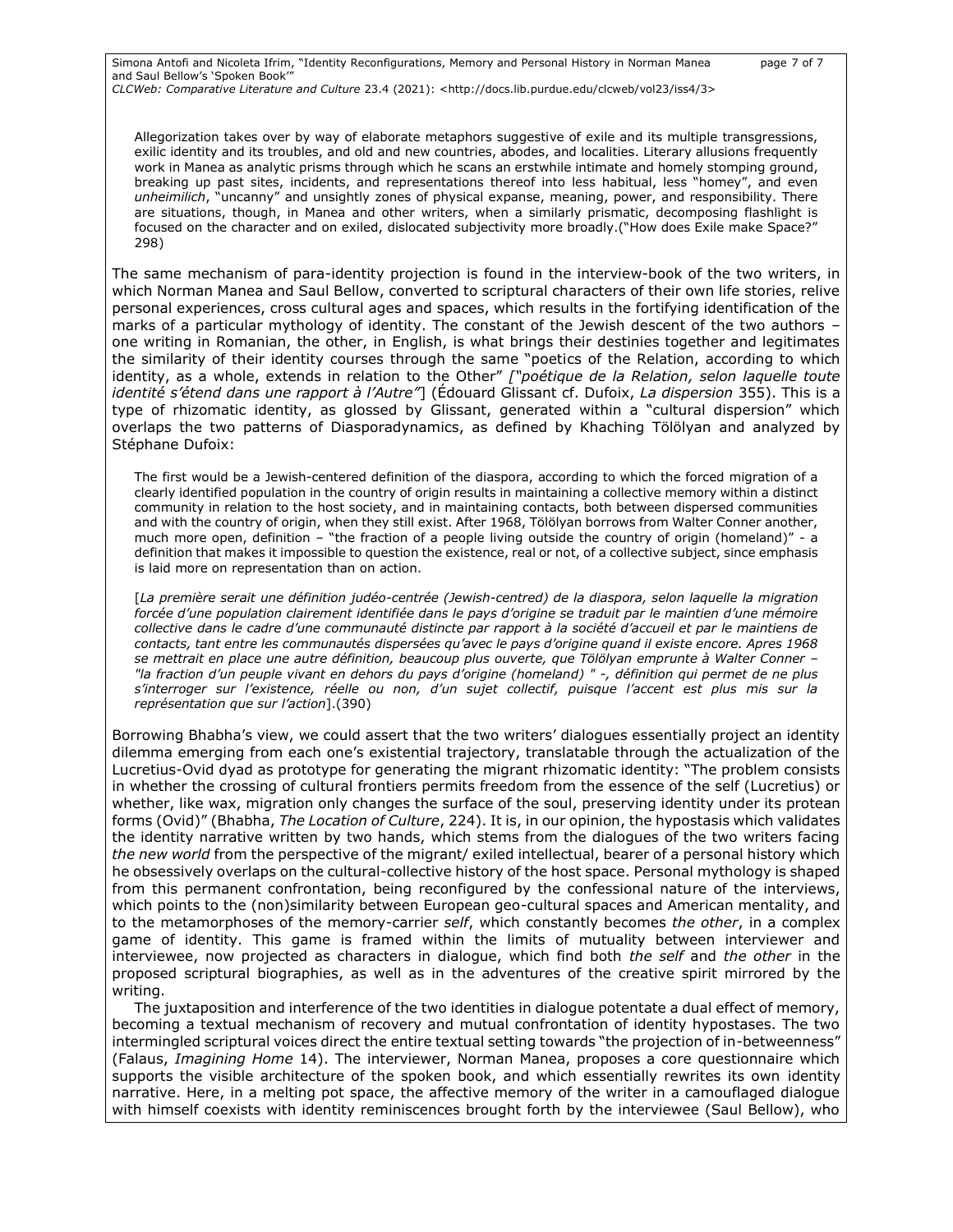Simona Antofi and Nicoleta Ifrim, "Identity Reconfigurations, Memory and Personal History in Norman Manea page 8 of 7 and Saul Bellow's 'Spoken Book'" *CLCWeb: Comparative Literature and Culture* 23.4 (2021): <http://docs.lib.purdue.edu/clcweb/vol23/iss4/3>

validates, to various extents, through similarity and the sense of shared experience, his own discourse of the Self. On the other hand, from the perspective of the affective sequencing of biographic events and situations selected by memory, the American novelist's identity narrative selects *biographemes* and elaborates a *temporal grammar* of an exemplary destiny of a creator, which doubly resonates with the Romanian readers' horizon of expectation. Firstly, it outlines the path of becoming for the writer Saul Bellow and validates it in the shape of an exemplary identity narrative. Secondly, it reflects *à rebours*, through an effect of the mirror-writing, the story of Norman Manea's life, which (re)acquires meaning through the response-narrative of the interviewee.

The interview is prefaced by the sequence *Thoughts about Saul Bellow* (Manea, *Înaintea despărţirii/ Settling My Accounts*…7-35), in which Norman Manea presents Bellow in two hypostases: the successful American writer and the Jew born to a family of Russian migrants. In fact, this is a key for the reading of the "spoken book." Starting from the explanation of Saul Bellow's relation to the Romanian cultural space (his friendship with Mircea Eliade, his visit to Romania, reflected in the novels *Ravelstein* and *The Dean's December*), Norman Manea elaborates a poetics of autobiographic writing and its identity stakes, providing a key to access the dialogued text. At the same time, he quotes from Cynthia Ozick, who rightfully remarked:

When we deal with a novel, we are not concerned with the author's personal life. A novel, be it autobiographical, is not an autobiography. If the writer provides the information that one character or another is borrowed from real life, the readers are still under the obligation –imposed by the magic of literature itself – to cover their ears and move away. Or, it's like Tao: you say what it is and it's exactly what is not... The original disappears; the simulacrum, a wonder full of strength, is what lasts. Even if we can't always respect the terms of the 'bewitching obligation', we understand, at least, that it is important for us, as readers, not to give ourselves over to the gossip in literary media or outside of it.

[*Când avem de-a face cu un roman, nu ne privește viața personală a autorului. Un roman, fie și autobiografic, nu este o autobiografie. Dacă scriitorul oferă informația că nu știu care personaj este luat din viața reală, cititorii au chiar și atunci obligația - o obligație impusă de vraja literaturii înseși - de a-și astupa urechile și a se îndepărta... Literatura este subterană, nu terestră. Sau este ca Tao: spui ce este și tocmai asta nui...Originalul dispare; simulacrul, o minune plină de forță, e ceea ce dăinuie. " Chiar dacă nu întotdeauna putem respecta termenii "obligației vrăjite", măcar înțelegem că este important, ca cititori, să nu ne lăsăm în voia bârfelor din presa literară sau din afara ei*].(Manea, *Înaintea despărţirii/ Settling My Accounts*… 9)

In the same context of biographical or historical "truth" translated into literature, into fiction, regardless of its formula, Norman Manea brings up "an interrogation not at all minor – how honest can be a writer in assuming guilt and responsibility" *["o interogație morală deloc minoră - cât de onest poate fi un scriitor în a-și asuma o vină și o responsabilitate"*] (10) in periods of serious confusion of values, approaching the issue of the moral conscience of the intellectual or, on the contrary, the forms of betrayal, of standing in with the dominant regimes. Triggering a debate in a nutshell, with the starting point in the "insoluble Jewish problem," a latent reference to the interviews which covertly validate the existential and creative options of the two, giving the intrinsic specificity of their worldview, the Romanian writer approaches sensitive, yet relevant, topics for their "literary pacts": Mircea Eliade and his choice for the Iron Guard, Céline's ideological extremism ("incredibly talented and incredibly wacko" *["extraordinar de talentat și extraordinar de țăcănit*"])(14), Eugen Ionescu, Matei Călinescu, Norman Manea himself, the author of the essay *Felix culpa*, debated at large by the reception critics and, last but not least, Saul Bellow, with his *Ravelstein*. In which case, "there are other reasons to be cautious when we read texts placed between fiction and 'reality'. If we give in to simplifications and deceitful 'information,' we ignore the contradictory suggestions and the essential ambiguities of the novel. In *Ravelstein*, Bellow includes dates and facts identifiable in the relation between Radu and Eliade, but also provides information that flagrantly contradicts the connection" *["există și alte motive să fim precauți când citim texte aflate între ficțiune și 'realitate'. Dacă cedăm acestor simplificări și 'informații' amăgitoare, ignorăm sugestiile contardictorii și ambiguitățile esențiale ale romanului. În Ravelstein, Bellow include date și fapte regăsibile în relația dintre Radu și Eliade, însă furnizează și informații care contrazic flagrant conexiunea"*] (10).

The history of the relation between the two authors is foregrounded in the latter part of the *Thoughts about Saul Bellow*, with two elements of confluence of their literary and human becoming: Jewishness, as formative element of a stable identity core, and the shared view on literature and its formative functions, both of them interiorized and generative of interpersonal affinities against the background of the spaces recovered by personal memory –Norman Manea's "lost Bukovina" ["Bucovina pierdută"](21)and Saul Bellow's Bard College. These geographies, real and symbolic at the same time,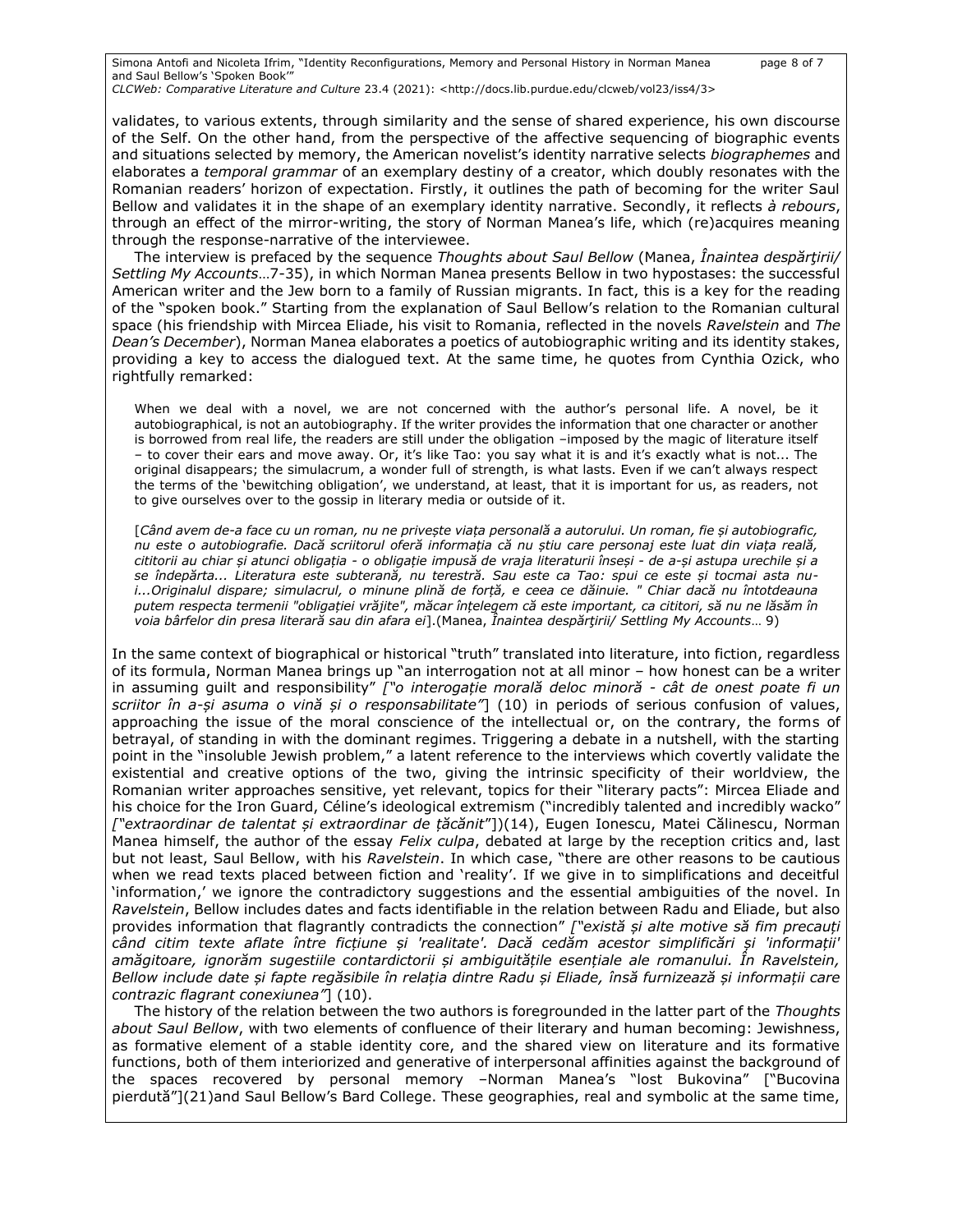Simona Antofi and Nicoleta Ifrim, "Identity Reconfigurations, Memory and Personal History in Norman Manea page 9 of 7 and Saul Bellow's 'Spoken Book'"

*CLCWeb: Comparative Literature and Culture* 23.4 (2021): <http://docs.lib.purdue.edu/clcweb/vol23/iss4/3>

are part of each author's personal mythology and supporting elements of the identity narratives in the interviews. As a matter of fact, Georges Gusdorf, who proposes this concept in the critical analysis of autobiographic writing, considers that, in such a discourse loaded with identities recovered through memory,

to the history of personality is opposed […] a myth-history rather true than real. […] The separation between the remembering I and the remembered I allows the intervention of the mythical instance, reshaping the reality so as to deem it more similar to an identity which the subject recognizes beyond distortions and misunderstandings of the event. [...] The truth of the self, the truest of the truths, is a mythology of the self" [*"à l'histoire de la personnalité s'oppose [...] une mythistoire, plus vraie que le réel.[...] L'écart entre le moi remémorant et le moi remémoré permet l'intervention de l'instance mythique, remaniant la réalité du vécu pour la rendre plus semblable à l'identité quele sujet se reconnaît pardelà les déformations et les malentendus de l'évènement. [...] La vérité du moi,la plus vraie vérité, est une mythologie du moi"*].(*Autobiographie* 48081, 483)

Actually, as Norman Manea notes, Saul Bellow's books fragmentarily project pieces of a huge identity jigsaw, fictional mirrors of this personal mythology, a literature "in which the Jewish spirit discovers a new, free, American voice, a new serenity and a new apprehension, a new kind of humor and a new sadness, also about its way to reformulate the great unanswered questions of life" *["în care spiritul evreiesc își descoperă o voce nouă, liberă, americană, o nouă seninătate și o nouă neliniște, un nou tip de umor și o nouă tristețe și despre felul său de a reformula marile întrebări fără răspuns ale vieții*"] (*Înaintea despărţirii/ Settling My Accounts…* 15-6). As in his fictional oeuvre, Bellow's memoryfocused discourse "comments on some of the century's major cultural events and issues: the urban experience of European immigrants, especially Jewish immigrants; the socio-cultural ascendance of an influential Jewish middle-class; the ideological seductions of Marxism and Modernism; the tensions between residual European intellectual culture and emergent popular culture" (Aarons, "Introduction: Saul Bellow in His Times" 1). This reading grid elaborated by Norman Manea functions in rebound as a validation tool for his own identity profile, that of a Romanian writer exiled to America, who finds himself again in the book of the master, whom he otherwise included in his course, entitled *Contemporary Masters*, which he delivered at Bard College in the year 2000. As Manea declared, Saul Bellow's image from his books "seems that of a man obsessed with his identity, determined to scrutinize every aspect of the ego, to avoid nothing in the process of self-analysis" *["pare a unui om obsedat de identitatea sa, decis să scruteze fiecare aspect al eului, să nu evite nimic în procesul autoanalizei*"] (*Înaintea despărţirii/ Settling My Accounts…*27-8), a lucid writer with an exemplary fate, skeptic in his confrontation with the world and history:"When I chose my path, I knew that society would stand against me. I also knew that I would win... and that it would be a small victory" *["Când mi-am hotărât drumul în viaţă, mi-am dat seama că societatea va fi împotriva mea. Am ştiut că am să câştig… şi că va fi o victorie măruntă"*] (34). This perspective on the man and writer Saul Bellow seems to implicitly catch a glimpse of the identity core of the Romanian writer, the one who attends the master's funeral, a last meeting which triggers dilemmas and questions.

I was looking at the coffin of the man who had not believed in the omnipotence of death, being certain, as his mentor, Rudolf Steiner, that something was bound to follow, that it was not possible for everything to end so absurdly, so definitively. I threw, like everybody else, lumps on the coffin, until the grave filled and our friend completely sank into the Earth from where he had come, or perhaps he instantly reincarnated into another being. […] I was looking at the birds around us, at leaves and squirrels and day bugs. I was wondering which of these ephemeral incarnations or reincarnations could now receive my increased number of questions.

[*Priveam sicriul celui care nu crezuse în atotputernicia morții, convins, ca și mentorul său, Rudolf Steiner, că trebuie neapărat să urmeze ceva, nu se poate sfârși totul atât de absurd și definitiv. Am aruncat și eu, ca și ceilalți, bulgării de pământ peste sicriu, până când groapa s-a umplut și prietenul nostru s-a adâncit cu totul în Terra din care venise sau se reîncarnase, poate, instantaneu în altă ființare. [...] Priveam păsările din jur, și frunzele, și veverițele, și gânganiile zilei. Mă întrebam care anume dintre toate aceste întruchipări sau reîncarnări efemere ar fi să primească acum sporitele mele întrebări*]. (34-5)

The narrative interview begins with an atypical actualization of the well-known enunciation scheme, as the interlocutors are here two textual masks/hypostases and, at the same time, human profiles quickly identifiable as such through their specific biographic information that revisits, retrospectively, the relevant stages of the biographic course of each one of them, correlated with fundamental themes of self-formation. This double Bildungsroman *ad-hoc* proposes two paths of formation which cross both tangentially and mirror-like, reflecting and clarifying one another. Invited to remember his significant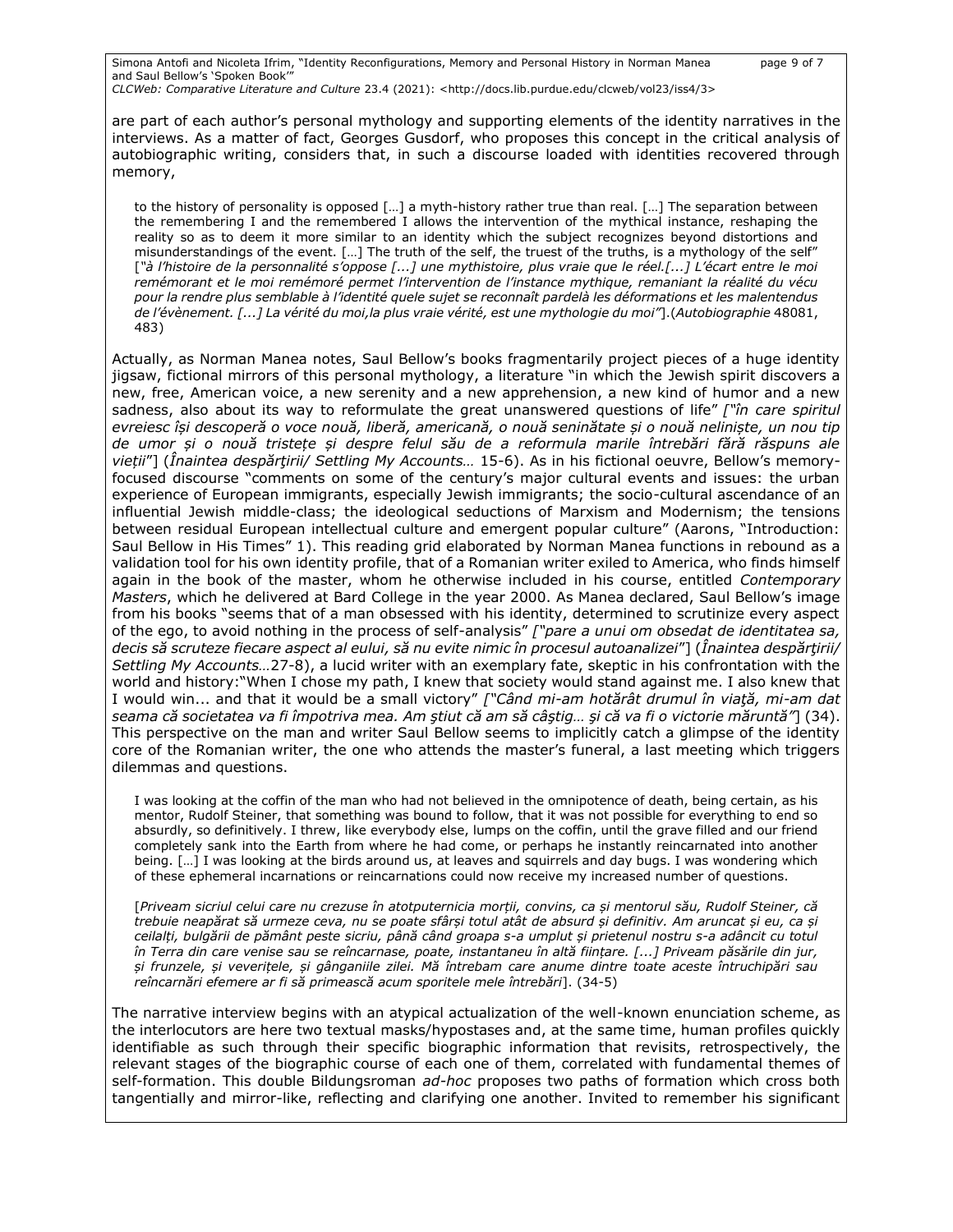Simona Antofi and Nicoleta Ifrim, "Identity Reconfigurations, Memory and Personal History in Norman Manea page 10 of 7 and Saul Bellow's 'Spoken Book'" *CLCWeb: Comparative Literature and Culture* 23.4 (2021): <http://docs.lib.purdue.edu/clcweb/vol23/iss4/3>

biographic ages, in view of sketching his identity, Saul Bellow simultaneously opens *narrative* and *history*, setting the storyline. The listing of the spiritual ages is acquired through biographemes which, corroborated with the explicit identity stake of the dialogue, allow the outlining of a symbolic temporal grammar with individual significance and, by reflection and implicit reacquisition of meaning, with obvious impact on the biography of the Romanian Jewish writer. Forced to become a polyglot to be able to integrate in the Canadian migrant community and also to preserve the necessary traces of his primary identity, the child Saul learns Hebrew and quickly interiorizes the functioning mode of the institutionalized forms of Canadian plurilingualism. At the same time, the affective memory and the attempt to preserve biographic episodes in close connection with his parents' cultural heritage (Belîi, Saul Bellow's original name, means white in Russian) correlate the Jewish identity with the far-away Russia, with nostalgia for the country left behind, which his parents still show and, simultaneously, with a textual architecture similar to that in Norman Manea's novel, *The Hooligan's Return*.

Thus, the questionnaire put together by the interviewer, Norman Manea, and the answers of the interviewee, Saul Bellow, begin to outline a double (auto)biography. The shift question/ comment answer/ comment gradually turns into a mutual biographic reflection, as a result of a telescoping process associated to this discourse type, simultaneously directed to the exterior and the interior of the two interlocutors. And it also turns into a symbolic dialogue which engages two hypostases/ identity projections, as results of the writing of the spoken book, and also of the similitudes extant both at the actual biographic level of the two Jewish writers, and also at the level of the elaboration of two (or more) post-exilic *paper homelands* (see Sălcudeanu, *Patria de hârtie. Un eseu despre exil / The Paper Homeland. An Essay on Exile*).Another consequence of the symbolic identity/biography shift, determined by the Q&A structure of the book, is that it creates semantic depth, because, constantly brought back and correlated to the scriptural ego, but also to the profound ego, the primary meanings of the two individual histories are defamiliarized and intensified. Correlative with their performative value, the verbs *to say* and *to write* equate, in the textual weaving and in its implicit/implied ontology, with *to be*. "As far as I remember, in the few years I spent in this enclave, I perceived it as a small self-sufficient society. All character types, all rhetoric types - an agora with endless debates. Lots of discussions" *["Din câte mi-aduc eu aminte, în cei câţiva ani petrecuţi în enclava aceasta, am perceput-o ca pe o mică societate suficientă sieşi. Toate tipurile de personaje, toate tipurile de retorică, o agora, cu dezbateri interminabile. Multe discuţii*] (Manea, *Înaintea despărţirii/ Settling My Accounts...* 51). Essentially, just as little Saul makes his entrance in the *new world* under the sign of his parents' idiom, Yiddish, and of love for the central character of the New Testament, little Norman discovers the fascinating world of literary fiction through Ion Creangă's writings, both decisively placing themselves under the auspices of the written word.

In what Norman Manea is concerned, his identity cleavages and dilemmas are organized in the spoken-book along the coordinates of the same affective memory that digs out from the past the freethinker's revolt against any form of constraint, including the pressure - once felt as identity ballast – exerted by the vivid Jewishness concentrated in his mother's figure (and later, image), a symbolic being of the ghetto, of ethnic and social stigma. A keeper of the traditions and values pertaining to a space partly identifiable in reality and partly projected as a faraway Ithaca, from the history of the Jewish people, the mother remains, despite the son's need for self-determination, an affective hallmark which provides stability in the American cultural space. Here, values can be easily lost or reconfigured for survival: "when I was still an adolescent, I met in Chicago many cosmopolitan Jews from Poland and Russia, from Warsaw and Moscow. I was amazed by their readiness to eat *tref* food [Yiddish: *not kosher*] – I had never seen before people breaking the rules at home, buttering the bread and putting a meatloaf on it" – says Bellow *["pe vremea când eram încă adolescent am cunoscut la Chicago mulţi evrei cosmopoliţi din Polonia şi din Rusia, evrei varşovieni şi moscoviţi. Am fost uimit de uşurinţa cu care mâncau mâncare treif [idiş: care nu este cuşer] – nu mai văzusem oameni care să încalce regula la ei acasă, să întindă unt pe pâine şi să pună o bucată de carne deasupra"*] (57). The assimilation (Americanization), partial as it may be, takes place, in Saul Bellow's case, after his mother's death, as a result of his need for survival in a multiethnic world that is nevertheless little generous with immigrants. Saul's elder brothers become salesmen – selling newspapers and, respectively, chocolate – and their sister becomes a typist. Symptomatically, the urgency of survival, doubled by the American mirage, conquers the eldest brother, while the second brother remains the Judaic prototype of the wise man who looks at the world with a view to understand it. "My second brother was meek, intelligent, and thoughtful. The eldest, on the other hand, was the agitator, the pro-American" *["Fratele meu mijlociu era blând, inteligent, meditativ. Fratele cel mare, în schimb, era agitatorul, pro-americanul"*] (70). The quarrel between ancient and modern men, in identity key, is taken over, in Norman Manea's case, by the opposition between the family's moderately traditional attitude in what the ethnic issues are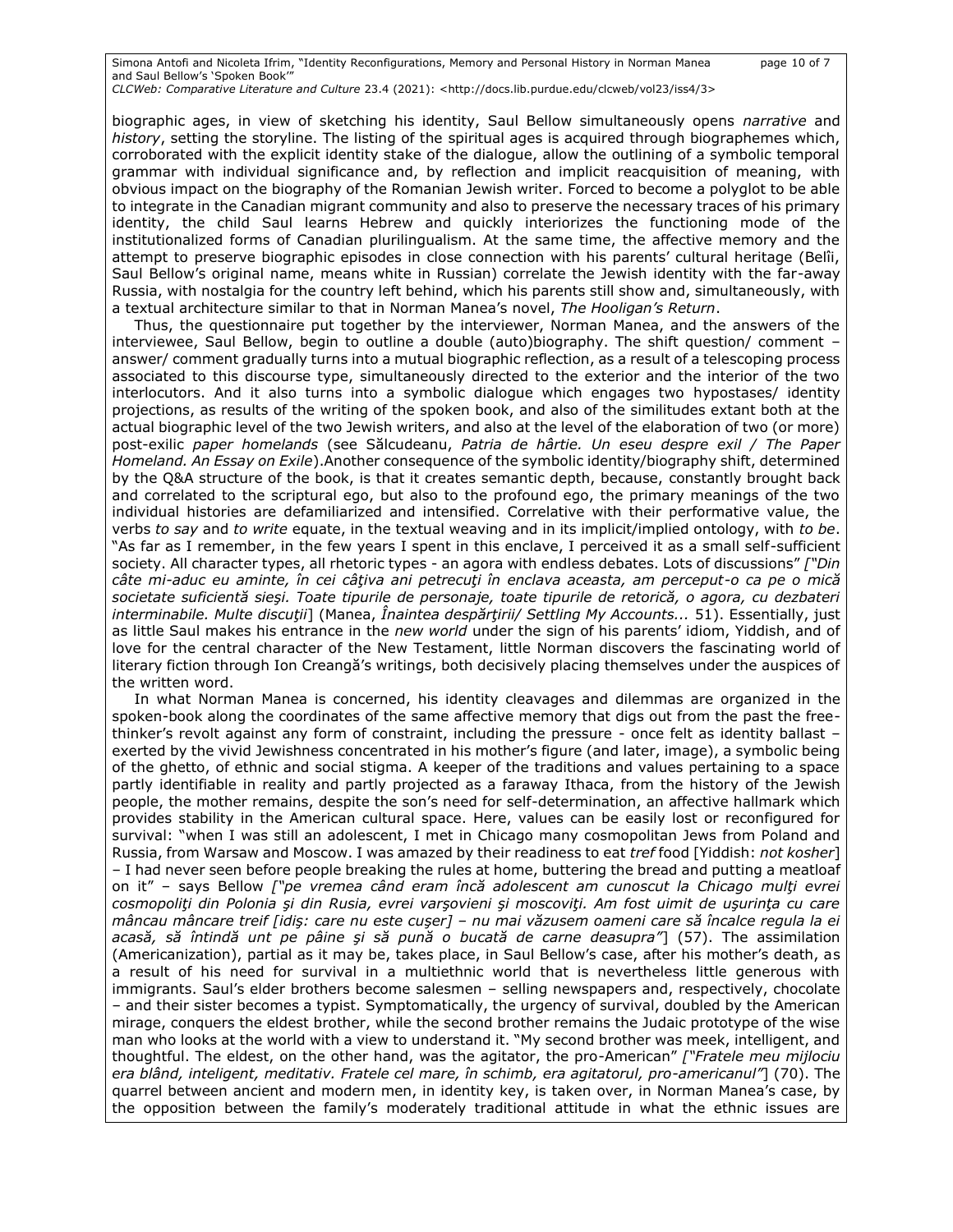Simona Antofi and Nicoleta Ifrim, "Identity Reconfigurations, Memory and Personal History in Norman Manea page 11 of 7 and Saul Bellow's 'Spoken Book'" *CLCWeb: Comparative Literature and Culture* 23.4 (2021): <http://docs.lib.purdue.edu/clcweb/vol23/iss4/3>

concerned, and the behavior of Ariel, cousin of Janeta Manea (Norman's mother) – a protesting spirit par excellence, an antagonist of Orthodox Judaism. Virtually, both interlocutors re-evaluate the ideological options of their youth, i.e. Marxism and Trotskyism, in Saul's case, and respectively, a Romanian version of Marxism in Norman's case, condescendingly enough so as to easily ascribe them to the identity searches of the young age, in different contexts, but strongly imprinted by indices of the ethic, social and political differences: "I also had my own direct connections to Europe thanks to the family traditions. My cousin had been a renowned Menshevik, the revolutionaries and the European characters represented those *dramatis personae* of my life" *["Am avut propriile legături directe cu Europa şi datorită tradiţiilor din familie. Vărul meu fusese un menşevic de marcă, revoluţionarii şi personajele europene reprezentau acele dramatis personae ale vieţii mele*"], says Saul Bellow (81).

"The damned Jewish problem" reverberates late, at the age of wisdom of the Romanian writer of Jewish descent, after having crossed, both the writer and the problem itself, dilemmas and identity reevaluation and re-definition processes favored by the American multiethnic space: "'The Jewish problem' had remained, in lieu of the horror I should have felt. And I still wonder, even these days: why did it take you so long to vibrate with this disaster?" *["Rămăsese 'chestiunea evreiască', în locul ororii pe care ar fi trebuit s-o simt. Şi mă întreb deseori şi azi: de ce ţi-a luat atât de mult timp să vibrezi la acest dezastru?"]*(82).Living in/next to the English language, as global(izing) identity agent and vehicle or as tool of cultural hybridization, and openly assimilating the Jewish identity, as one of the ultimate truths of the self, give new meanings to Jesus's story, an exemplary story of tolerance and love for people.

The second part of the spoken book opens with a provoking interrogation of the role and place of the writer in the world and society. Is he compelled to become actively involved in the life of the citadel or should he rather firmly preserve his rights to exercise his creative strength towards a freedom vouched by the awareness of his belonging to the typology mentioned, for instance, by Plato in the dialogue *Ion*? Another issue that concerns the two writers to the same extent is the relation between man and death, whether the former should fear the latter, or whether he should be at peace with it. And also, if in this existential equation, obviously disadvantageous to man, religion or the belief in the perennial nature of the work of art could compensate for this disparity.

The problem of creation – either literary or artistic, it is less important – means, for Saul Bellow, the sole *modus vivendi* for the truths of the being:

My job is to be myself. And, by being myself, I manage to be this elementary or primitive phenomenologist. Look, I settle my accounts before I go away. You asks me what means to be an artist. Firstly, you see what you have never seen before: you opened your eyes, the world is there; the world used to be a strange place, you've got your own version of it, no one else's, and you've stayed loyal to your version and to whatever you saw. This is, in fact, the foundation of my condition as a writer. You know exactly what I'm talking about.

[*"Treaba mea este să fiu eu însumi. Şi, fiind eu îsumi, reuşesc să fiu acest fenomenolog elementar sau primitiv. Iată, îmi reglez conturile, înainte să dispar. Mă întrebi ce înseamnă să fii artist. În primul rând, vezi ce n-ai văzut înainte; ai deschis ochii, în faţa ta se afla lumea; lumea era un loc straniu, ai căpătat asupra ei propria ta versiune, a nimănui altcuiva, ai rămas loial versiunii tale şi a ceea ce ai văzut. Asta stă, de fapt, la baza condiţiei mele de scriitor. Ştii foarte bine despre ce vorbesc"*]. (96)

As far as he is concerned, Norman Manea believes that the act of creation involves, aside from the most honest self-awareness, a disinhibited dialogue with the others, both concurring to reorganize the world and its fundamentals, that is, to give it a (different) meaning.

Naturally for a writer from a former communist Eastern-European country, Norman Manea also tackles the issue of the relation between the criterion of establishing the artistic value and, at the same time, the exclusive functioning principle of art - the aesthetic criterion -, and the ethical behavioral norm, related to the political power that writers should assume (see also Roth,*Memory, Trauma, and History: Essays on Living with the Past*). In this respect, the writer's status, as privileged voice of the public opinion and steadfast defender of the fundamental moral principles, although unable to condition the artistic value, adds up an ethic component specific to literature and art as a whole, in the sense of assuming the value system of the entire humanity and, correlatively, of the exemplary value of creation.

Along the same lines, the "*insoluble Jewish problem"* is repositioned, in Saul Bellow's confessions, as an identity component of the individual, with natural reverberations in the writer's identity profile and in the in-depth stylistics and semantics of his works. It nevertheless remains subject to the aesthetically infallible and immutable artistic truth. This is the reason why the novelist opts for Humboldt – the intellectual artist, and not for the intellectual Jew (Manea,*Înaintea despărţirii/ Settling My Accounts…*  111). The discussion on the long-term effects of the essay *Felix culpa*, in which Norman Manea signaled Mircea Eliade's right-wing ideology (never denied), without minimalizing or sabotaging the incontestable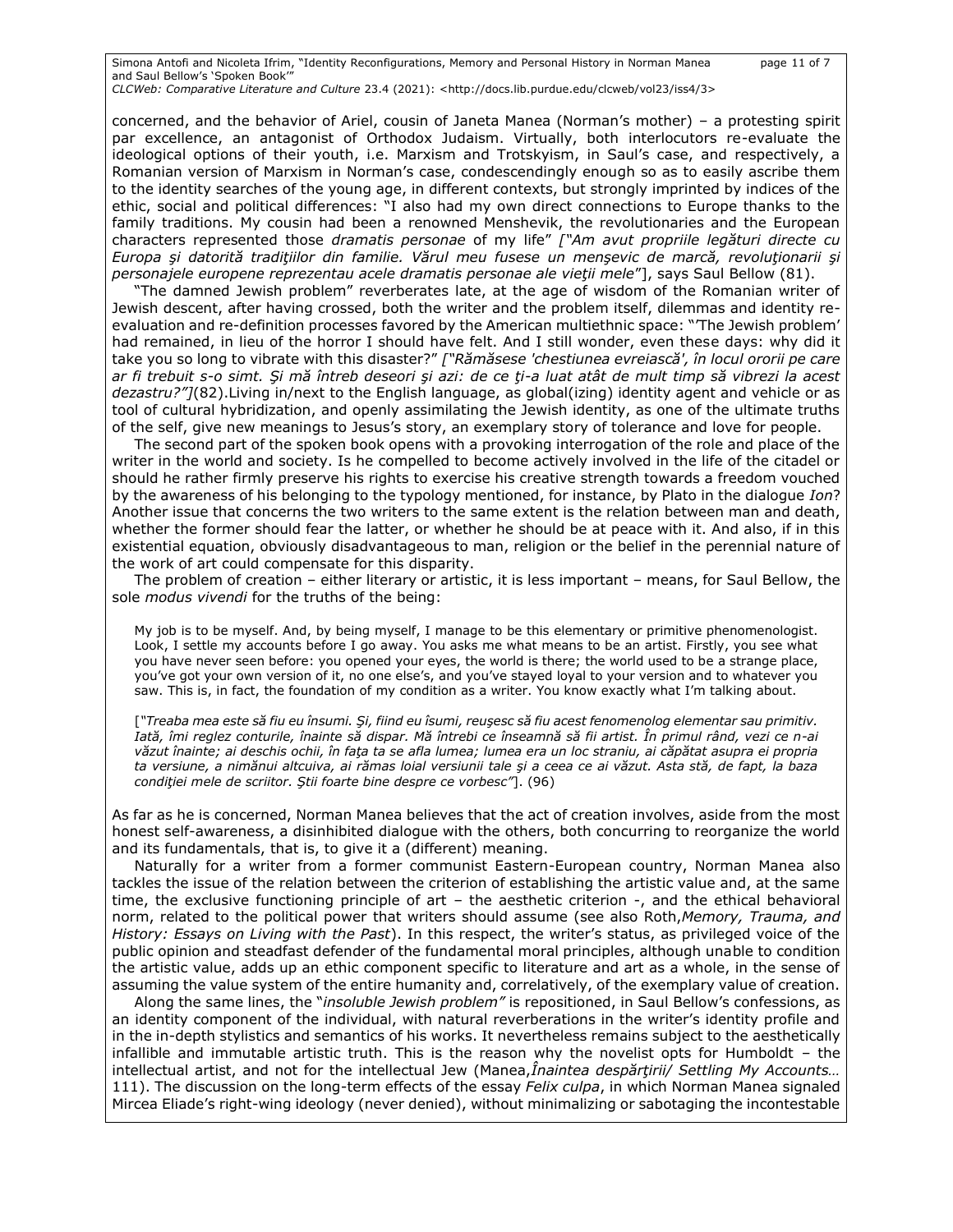Simona Antofi and Nicoleta Ifrim, "Identity Reconfigurations, Memory and Personal History in Norman Manea page 12 of 7 and Saul Bellow's 'Spoken Book'"

*CLCWeb: Comparative Literature and Culture* 23.4 (2021): <http://docs.lib.purdue.edu/clcweb/vol23/iss4/3>

merits of the savant and historian of religions, brings forth the question of Jewishness correlated with that of the Holocaust, as an object of irony and, implicitly, of minimalizing suffering. "Annihilation is always presented by the enemies of the Jews as a comedy of sorts. This was, in part, the genius of the Nazi. Giving the horror a comic touch"*["Anihilarea este mereu prezentată de duşmanii evreilor ca un fel de comedie. Acesta a fost, în parte, geniul naziştilor. Să confere ororii un aspect comic"*] (123).

As parts of the Great Text of the World or, why not, of the Mallarmean *Livre* to which the universe aims, the pertinent, comparative or contrastive comments on the political activity of renowned political personalities of the world – Reagan, Clinton, Kennedy, Churchill, Ben Gurion or Teddy Kolleck, the mayor of Jerusalem – can naturally stay near illustrious names of world culture – Rilke, Malraux, Eugen Ionesco and others, because all are artisans of other people's destinies. In what the writers are concerned, the affective and intellectual reverberations have the gift to clarify Saul Bellow's fundamental truths about himself: "I remember the state. When I run into such a writer, he becomes a kind of an underground song whose voice I hear all the time, day and night" *["Mi-aduc aminte starea. Când dau peste un astfel de scriitor, el devine un fel de cântec subteran a cărui voce o aud tot timpul, zi şi noapte"*] (145). He speaks about Rilke. The translucent semantic nature of the work and of the individual camouflaged behind the fragile aureole of an exemplary creator is severely rebuked by Bellow in André Malraux's case:"it seemed to me that I saw through him clearly and that he wasn't able to bewitch me" ["*mi s-a părut că văd clar prin el şi nu mă poate vrăji*"] (146). Similarly, the predisposition to irony is found, in the same exemplarily ironic manner in Eugen Ionesco's confessions: "His wife used to send him every night, irrespective of the weather, to walk the dog. He was telling me: 'I'm staying there, and it'spouring on me and the dog, on the sidewalk, and the umbrella can't keep the rain away. I'm doing this… why? For my wife! Because she believes it's my duty'"*["Soţia îl trimitea în fiecare seară, indiferent dacă era vreme bună sau rea, să scoată câinele la plimbare. Îmi spunea: 'Stau şi mă plouă acolo, pe trotuar cu căţelul, şi nici umbrela nu mă poate feri de ploaie. Fac toate astea – pentru ce? Pentru nevastă-mea! Pentru că ea consideră că e de datoria mea.'"*](148).

The Nobel episode gives the laureate the occasion, seconded by Norman Manea, as a willing *raisonneur*, to identify, beyond the amiable self-irony, the behavioral and identity data of a typical Jewish family, happy to participate in the achievement of the most important member of the clan: "My brother Sam, who is no longer with us, and who had legal troubles at that time, also showed up. With his entire family. A flock. Children, grandchildren and so on. They filled the hotel. There wasn't a person named other than Bellow in there. It became a kind of joke"*["Fratele meu Sam, care acum nu mai e şi care avea probleme cu legea, a apărut şi el. Cu întreaga lui familie. O şatră. Copii, nepoţi şi aşa mai departe. Au umplut tot hotelul în care stăteam. Nu mai era pe-acolo om pe care să nu-l cheme Bellow. A devenit un fel de glumă"]* (151-2). It is a biblical re-reading in a cultural palimpsest ad-hoc – the encounter of the Jew and the King, two figures of unquestionable archetypal value, playing in the eternal story of the relation between the artist and political power.

These scriptural histories with and about writers are completed with that of Ralph Ellison, the author of the famous novel *Invisible Man*, whose identity dilemmas intensified to the point of definitive inner rupture. Resounding failure of American democracy, victim of the impossibility to simultaneously answer to the ethnic commands, the Afro-American novelist was accused by young black people of having chosen a career to the detriment of the racial cause and against the expectations of the readership. He tried to write a sequel to *Invisible Man* as a book capable of displaying all the aspects of multiethnic American democracy, but he failed. Ralph Ellison's case illustrates the negative effects of positive discrimination. This is exactly why Saul Bellow asks himself, not at all rhetorically: "Don't you think it amazing that someone entrusts his peers, be them Romanian, American or whatnot? That he is able to establish a connection with that person! A form of insane devotion, an impossible idea of connecting people!"*["Nu crezi că e uimitor ca cineva să acorde încredere semenilor lui, fie că sunt români, americani sau orice altceva? Să poţi stabili o legătură cu acel om! Un fel de devotament nebunesc, o idee imposibilă de legătură între oameni*"] (190).

In equal measure, the biography of Norman Manea, with its fictionalized versions in the spokenbooks, is an adventure of (re)self-discovery by experiencing moments of adversity – the deportation to Transnistria – the struggle between the obligation to survive, embraced body and soul by a mother completely devoted to her vital instinct, poured over her entire family, hunger and disease; living in a Romania crushed by a sharpened totalitarian regime, in the 80s, which determines the writer to take refuge in the West, in Germany, thanks to a scholarship, and then in the United States of America; in other words, the exile embraced by the intellectual as an extreme - obligatory - form of revolt against the ideological oppression of the extreme left. The Western experience is viewed, in this case, with the eye of a man from the East, built – in soul and body, according to a rule of obligatory survival, assumed and strictly observed. Reaching down to the deepest fiber of the writer, the experience of the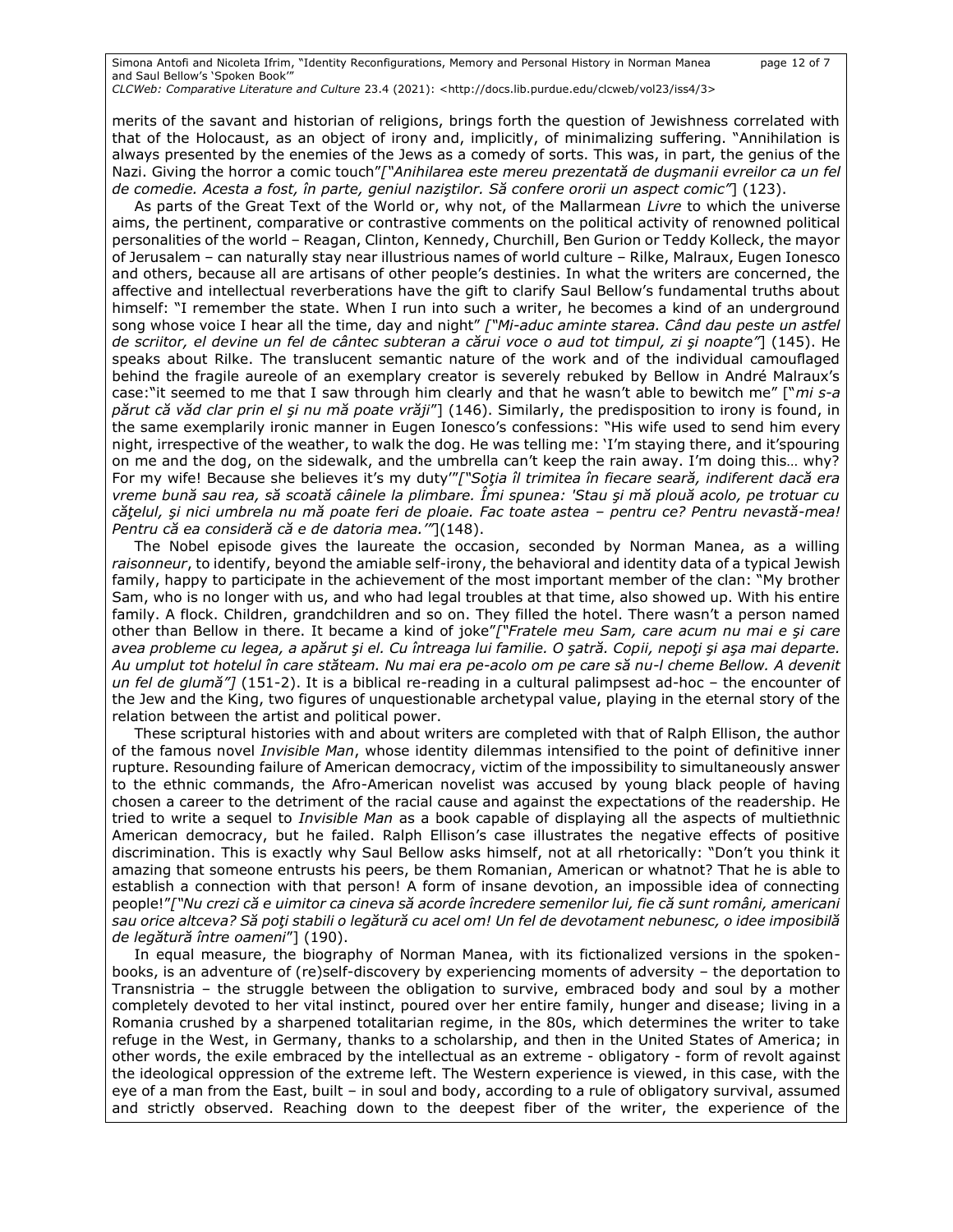Simona Antofi and Nicoleta Ifrim, "Identity Reconfigurations, Memory and Personal History in Norman Manea page 13 of 7 and Saul Bellow's 'Spoken Book'" *CLCWeb: Comparative Literature and Culture* 23.4 (2021): <http://docs.lib.purdue.edu/clcweb/vol23/iss4/3>

Transnistrian Holocaust is doubled, not paradoxically, by the happy experience of discovering humanity in its warm, deeply good side and, in this way, catalyst for the equally happy contact with the Romanian language - thanks to the young teacher to whom he owes the discovery of Ion Creangă's *Amintiri din copilărie/ Childhood Memories*. The child Norman Manea will thus create a deep connection with the language of his native country, so deep that he will continue to write, in exile, his books, only in Romanian. A "snail house," protective and preserving the emotional memory of the lost Ithaca, the Romanian language is, along with ethnicity, an identity constant of the writer's spiritual profile that his books of dialogues reflect. From this perspective, American democracy, insistently present in the pages of the spoken-books, with its good and not so good aspects, is described by an intellectual wellacquainted with its short history and admirer of the controversial democracy where extremes coexist - Puritanism and the most diverse forms of the socio-cultural avant-garde, emigrants and natives – they themselves descendants of several generations of emigrants, ethnic communities of all kinds, various religions, ghettos and hyper-technological metropolises, etc. Diverse and generous with the marginalized of all kinds, the American socio-cultural crucible seems, to the Romanian-speaking Jewish writer, to be, truly, the *best of all possible worlds* in contemporary reality.

Descending from a family of Jews from St. Petersburg, emigrated to the United States and then settled in Chicago, Saul Bellow also openly assumes the Jewish identity, transposed in his novels *Ravelstein*, *Herzog* - emotionally imprinted discreet chronicle of the lives of Jewish communities in Chicago and New York, *Humboldt's Gift* - for which he received the Nobel Prize for literature. The novel *The Dean's December*, however, captures the traumatic experience of the protagonist, Corde obviously, (in)discreet auctorial alter-ego, descending to a 1977 Bucharest, under dictatorship, a gray city, like the people who populate it, oppressed by privations and fear. Accompanying his wife of Romanian origin (in reality, one of the writer's five wives, Alexandra Bagdasar, the fugitive daughter of Florica Bagdasar - former Minister of Health and later disavowed by the communist power) to her native country, to see her dying mother for the last time, Corde experiences the living conditions in the communist camp, thus outlining an experience in the opposite direction from that covered by Norman Manea, towards the free world. Deprivations of all kinds - lack of hot water and heating, food shortages, and especially widespread suspicion, the fear that at any moment, the overseers in the shadows could brutally intervene in the life of any individual, is transferred to the stranger who suddenly makes contact with this city struck by earthquake and with the gloomy atmosphere that predominates. Moreover, he helplessly witnesses his wife's desperate attempts to see her mother, her hopeless struggle against the ban from entering Elias Hospital - the party's elite hospital, and unwittingly becomes an(other) example of an individual persecuted without knowing why. The external perspective on the Bucharest *penal colony* is found, specularly, in the less than pleasant image of the city of Chicago, where the struggle for survival is of a savagery perfectly comparable to the human and material misery with which people struggle under dictatorship, in 70s Romania. In Chicago, the racially motivated death of a student becomes, for Dean Corde - who investigates it provoking a series of adverse reactions up to the level of academic management – an unfortunate opportunity to dramatically review his entire value system – *truth*, *justice* and *equality* among people remain, in the context of ghettos and social and ethnic violence in the suburbs of the American metropolis, only the principles of an idealistic American intellectual, struggling with reality.

To conclude, we could say that the questionnaire put together by Norman Manea retraces, in palimpsest, the identity and textual path of his other writings (especially that of *The Hooligan's Return*), while also activating the specular function of the narrative interview. It considers the matter of a personality built at the confluence/ interference/ contamination of more real and hypothetical cultural spaces (here including the fictional spaces built by literature, the image of the country of origin, which ends up overlapping the writer's biography – Romania – and that of the archetypally encoded one  $\cdot$ Israel), but that also finds itself against the grain in relation to each and every one of these. On the other hand, Saul Bellow's answers make possible not only the reflection of the affectively recovered biography, but also a problematizing mise-en-abyme. In what concerns Saul Bellow's biography (the writer himself is considered to be a "strongly autobiographical" author - Sánchez-Canales, "Bellow's Letters and Biographies about Bellow"1), textually constructed on two levels, of questions and answers, it becomes a biography written by two hands, as the bio-graphemes actually result from the fertile hybridization between the question, as challenge for the other, and the answer, as challenge for the self.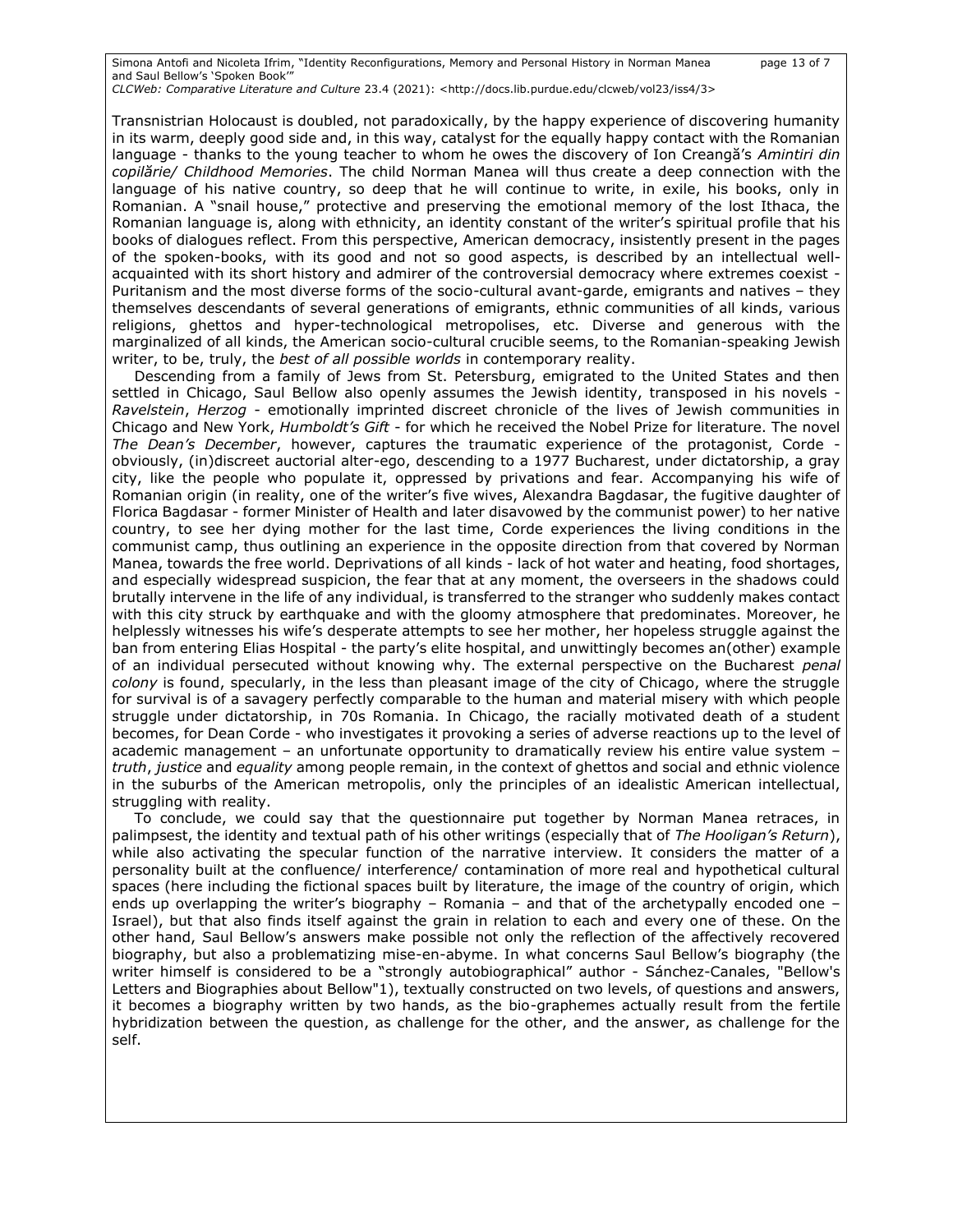Simona Antofi and Nicoleta Ifrim, "Identity Reconfigurations, Memory and Personal History in Norman Manea page 14 of 7 and Saul Bellow's 'Spoken Book'" *CLCWeb: Comparative Literature and Culture* 23.4 (2021): <http://docs.lib.purdue.edu/clcweb/vol23/iss4/3> **Works Cited** Aarons, Victoria."Introduction: Saul Bellow in His Times."*The Cambridge Companion to Saul Bellow*, edited by Victoria Aarons, Cambridge UP, 2017,pp.1-8. Antofi, Simona. "*Înaintea despărţirii*– Norman Manea şi Saul Bellow în căutarea adevărurilor (ne)scrise." ("*SettlingMy Accounts Before I Go Away -* Norman Manea and Saul Bellow Looking for (Un)Written Truth.")Annales Universitatis Apulensis, *Series Philologica*, no.15, vol.1,2014,pp.61-72. Bakhtin, Mikhail Mikhailovich. *The Dialogic Imagination. Four Essays.* Edited by Michael Holquist*,* translated by Caryl Emerson and Michael Holquist. Texas UP, 1981. Bhabha, Homi K. *The Location of Culture.*Routledge/Psychology Press, 1994. Bond, Lucy, and Jessica Rapson, eds. *The Transcultural Turn: Interrogative Memory Between and Beyond Borders.*  DeGruyter, 2014. Cerbasi, Donato. *Norman Manea e la lingua romena.* Nova Cultura, 2014. Demazière**,**Didier."Quelles temporalités travaillent les entretiens biographiques rétrospectifs ?"*Bulletin de méthodologie sociologique*, no. 93, 2007, pp.5-27, [http://bms.revues.org/506.](http://bms.revues.org/506) Dufoix, Stéphane. *La dispersion. Une histoire des usages du mot diaspora(The Dispersion. A History of the Use of the Word Diaspora)*,Éditions Amsterdam, 2011. Evans, Rob."L'entretien auto/biographique et la parole." ("The Auto/Biographical Interview and the Word.")*ApprochesnonfrancophonesdeshistoiresdevieenEurope* (edited byJosé Gonzále Monteagud), no. 55, December 2008, pp.193 – 222. Falaus, Anamaria. *Imagining Home. Exilic Reconstructions in Norman Manea and Andrei Codrescu's Diasporic Narratives.* Cambridge Scholars Publishing, 2014. Gusdorf, Georges. *Autobiographie. Lignes de vie 2*, Odile Jacob, 1991. Kaufmann, Jean-Claude. a.*L'invention de soi*. *Une théorie de l'identité (The Invention of the Self: A Theory of Identity),* Armand Colin, 2004. Kaufmann, Jean-Claude. b. *Ego. Pour une sociologie de l'individu (Ego: For a Sociology of the Individual)*, Armand Colin, 2004. Manea, Norman*. Anii de ucenicie ai lui August Prostul [The Apprenticeship Years of Augustus the Fool]*. Polirom, 2010. ---. *Captivi [Captives]*. Polirom, 2011. ---*. Curierul de est. Dialog cu Edward Kanterian* [*The Eastern Courier. A Dialogue with Edward Kanterian]*, Polirom, 2010. ---. *Cuvinte din exil [Conversations in Exile]*, translated by Orlando Balas, Polirom, 2011. ---. *The Hooligan's Return,* translated by Angela Jianu, Farrar, Straus and Giroux, 2003. ---. *Laptele negru [The Black Milk],* Polirom, 2014. ---*. Plicul negru [The Black Envelope], Polirom, 2007.* ---. *Sertarele exilului. Dialog cu Leon Volovici [The Drawers of Exile. A Dialogue with Leon Volovici]*, Polirom, 2008. ---. *Textul nomad / The Itinerant Text,* Hasefer*,* 2006*.* Manea, Norman and Saul Bellow. *Înaintea despărţirii. Convorbire cu Saul Bellow - Un proiect Words &Images (Settling My Accounts Before I Go Away : A Words & Images Interview)*, translated by Nadina Vișan,Polirom, 2008. Mironescu, Doris. "How Does Exile Make Space? Contemporary Romanian Emigré Literature and the Worldedness of Place: Herta Müller, Andrei Codrescu, Norma Manea."*Romanian Literature as World Literature,*edited by Mircea Martin, Christian Moraru, Andrei Terian,Bloomsbury Academic, 2018, pp.289-308. Polouektova, Ksenia."'Is There a Place Like Home?' Jewish Narratives of Exile and Homecoming in Late Twentieth-Century East-Central Europe."*The Exile and Return of Writers From East-Central Europe:A Compendium*, edited byJohn Neubauer, Borbála Zsuzsanna Török,Walter de Gruyter, pp.432-72. Ralian, Antoaneta. "S-a stins şi Saul Bellow." ("Saul Bellow has now passed away too.")*România literară / Literary Romania Revue*, no. 15,2005[,http://romlit.romanialiterara.com/index.pl/s-a\\_stins\\_i\\_saul\\_bellow?caut=Bellow.](http://romlit.romanialiterara.com/index.pl/s-a_stins_i_saul_bellow?caut=Bellow) Ricoeur, Paul. *Soi-même comme un autre*. Seuil, 1990. Roth, Michael S. *Memory, Trauma, and History: Essays on Living with the Past*. Columbia UP, 2011. Sánchez-Canales, Gustavo. "Bellow's Letters and Biographies about Bellow: A Book Review Article of New Work by Atlas and Taylo." *CLCWeb: Comparative Literature and Culture*, vol.14, iss.1 2012[,https://doi.org/10.7771/1481-4374.1736.](https://doi.org/10.7771/1481-4374.1736) Sălcudeanu, Nicoleta.*Patria de hârtie. Un eseu despre exil(The Paper Homeland. An Essay on Exile*) Aula, 2003. Simion, Eugen."Cartea vorbită. Pactul cordialităţii vigilente." ("The Spoken Book:The Pact of Aware Geniality.")*Annals of the University of Craiova,* no. 1-2,2013, pp.12-21. Strugaru, Elena Oana. "Choosing to Be a Stranger: Romanian Intellectuals in Exile."*Negociating Identities: Constructed Selves and Others*, edited by Helen Vella Bonavita,Rodopi, 2011, pp.111-34. Turcuș, Claudiu. *Norman Manea: Aesthetics and East Ethics.* Peter Lang, 2016.

**Author's profile:** Simona Antofi teaches Romanian literature, cultural and literary theory at "Dunarea de Jos" University of Galati, Romania. She is a member of "G. Călinescu" Institute of Literary History and Theory of the Romanian Academy - "Dunărea de Jos" University of Galaţi and the main editor of *[Communication Interculturelle et](https://revistacil.wordpress.com/)  [Littérature](https://revistacil.wordpress.com/)*Journal [\(https://revistacil.wordpress.com/\)](https://revistacil.wordpress.com/). Her foremost research interests are related to postcommunist literature of Eastern Europe, Romanian culture and civilization, contemporary Romanian literature. Antofi's latest publications include:*De la discursul poetic la facerea literaturii. Structuri poetice româneşti în diacronie*, 2010 (*From the Poetic Discourse to Making Literature. Romanian Poetic Structures in Evolution*),